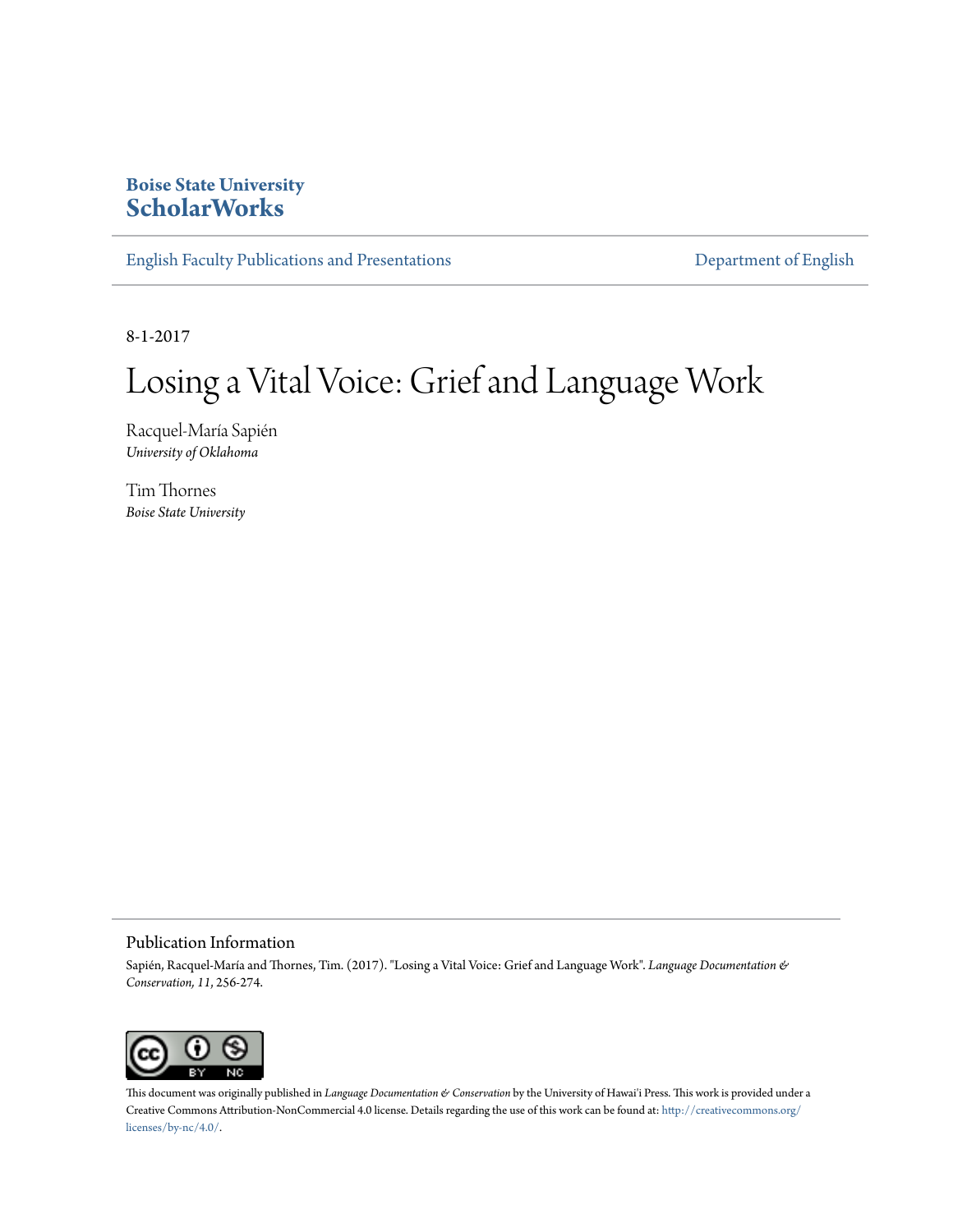

## **Losing a Vital Voice: Grief and Language Work**

Racquel-María Sapién *University of Oklahoma*

### Tim Thornes

*Boise State University*

Working with speakers of endangered languages often involves developing a deep rapport with the eldest members of a community. These relationships present unique challenges that include navigating great losses – not only of the language of study, but, more profoundly, the attendant death of its speakers. This essay is motivated by the recognition that the death of close consultants is inherent in work with endangered languages. It draws on case study examples to examine the emotional components of language work, specifically grief and loss, from both personal and professional perspectives. Our focus is on two key issues. The first is as a methodological issue that arises for those operating under a collaborative model of language work where investment by the community and participatory research by the fieldworker is the norm. The second is as a training issue involving our responsibilities to those we mentor in understanding the reality of close work with speakers, particularly of endangered languages. This reality includes careful consideration of their families and communities. Our hope is that this essay may serve as a foundation upon which a more thorough consideration of methodological issues and preparation through honest and open approaches to training can be constructed.

**[1](#page-19-0).** Introduction<sup>1</sup> Working with speakers of languages that are threatened often involves developing a rapport with the eldest members of a community and spending a great deal of time with them. These relationships present the outsider researcher with challenges that are unique to this type of work. In addition to basic social interaction, the undertaking typically involves navigating great losses – not only of the language of study, but the attendant death of its speakers. This essay examines the emotional component of language work, specifically grief and loss, from both personal and professional perspectives. We focus our discussion on two interrelated themes. First, as a methodological issue, we examine how the experience of grief and loss in linguistic field research with speakers of endangered languages interacts with community-collaborative fieldwork models. Secondly, as a training issue, we ask how

<sup>&</sup>lt;sup>1</sup>Words are inadequate to the task of expressing our gratitude to the many speakers of endangered languages of the Americas with whom it has been our honor to work. We are grateful for the relationships we have been fortunate enough to build and hope that our efforts in crafting this essay serve primarily to honor them. We are also indebted to the two anonymous reviewers whose thoughtful suggestions have improved this work immeasurably. Any errors, of either omission or interpretation, are ours alone.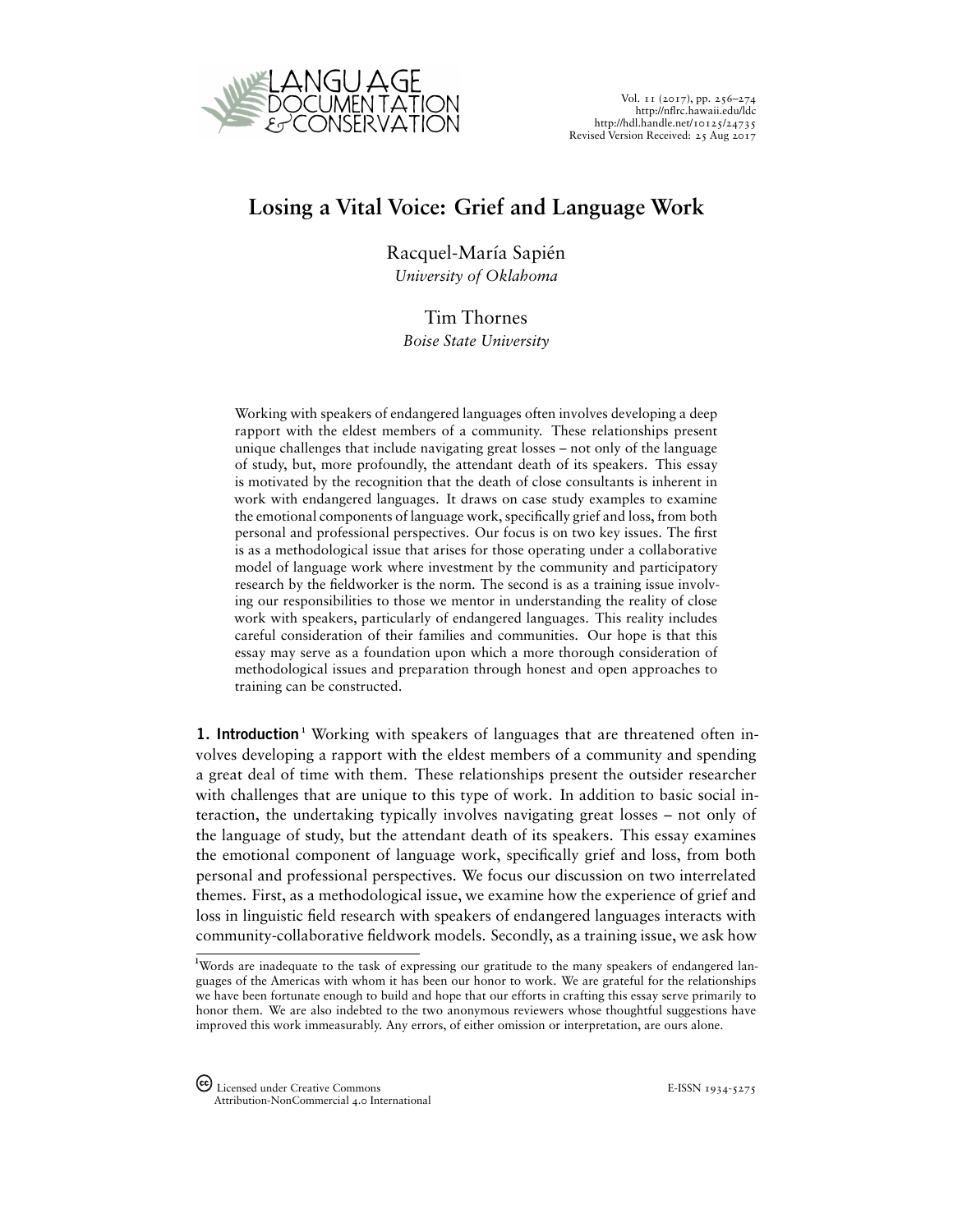we, as established linguists, can better prepare those we mentor for the inevitable pain of loss that comes with the death of a trusted partner in language work and for its impact on the future of that work. In both cases, we provide case study examples from our own work to frame the discussion.

Outside the discipline of linguistics, particularly in anthropology, both fieldwork models and training guides address the researcher's emotional state as a part of the methodological fabric of field research (Rosaldo 1993; Behar 1996; Hedican 2006; Throop 2010; Henry 2012). Reflexive consideration of researcher grief has been addressed in print at least since Rosaldo's (1993) seminal work. In an exploration that is at once deeply personal and profoundly moving, he relates his own grief at his wife's death in the field to his subjects' bereavement practices. It was only after experiencing his own great loss that he was able to fully understand the depth of his subjects' anger in grief. Rosaldo (1993) laid a foundation for later explorations of a researcher's grief and emotional responses in participant observation in anthropological field research (Behar 1996; Hedican 2006). Furthermore, his work led to a shift in the ways knowledge is constructed in anthropological research. Since interpretation of events is part and parcel of anthropological work, reasons for examining one's own responses are more transparent. To be a participant observer at the funeral of a community member that one has spent a great deal of time with assumes some sort of emotional response on the part of the researcher that affects the interpretation of events. The personal and the professional intersect in ways that may then be explored in print and used in training. As Behar (1996:169) notes, we should not ignore "the key role that the position of the observer plays in social [indeed, linguistic, TT] analysis."

By contrast, in field linguistics with endangered languages, and especially in the training of younger scholars, there is less transparency about the emotionally taxing parts of the work. The stresses and emotional aspects of field research receive a light touch in even the most comprehensive recent works (Chelliah & de Reuse 2011; Austin & Sallabank 2011; Thieberger 2012). There have, however, been some examinations of the researcher's role in community-collaborative field research that assume more intimate relationships with speakers (Dobrin 2006; Bowern 2008) with occasional discussion of expectations (see, for example, RNLD on personal relationships: [http://www.rnld.org/node/226\)](http://www.rnld.org/node/226). Additionally, some sources address the feelings of loneliness, isolation, and inadequacy that may accompany the field experience (Macaulay [2](#page-19-0)004; 2012),<sup>2</sup> as well as the stress of transition into and out of the field situation by outsider linguists (Dobrin 2006), all of which play a significant role in shaping the experience of language work. Bowern (2008) makes explicit mention of the complex relationships that develop between linguistic fieldworker and language consultant and the feelings of guilt and depression that often accompany the death of an elderly speaker of the language of study. Likewise, Dobrin & Berson (2011) make at least passing mention of the "experience of personal loss as one's elderly consultants and friends pass away," but mainly in the context of a wider discussion of the distribution of linguistic and cultural knowledge in a speech community – a kind

<sup>&</sup>lt;sup>2</sup>In developing this essay, we found Macaulay's and Bowern's work to be especially valuable.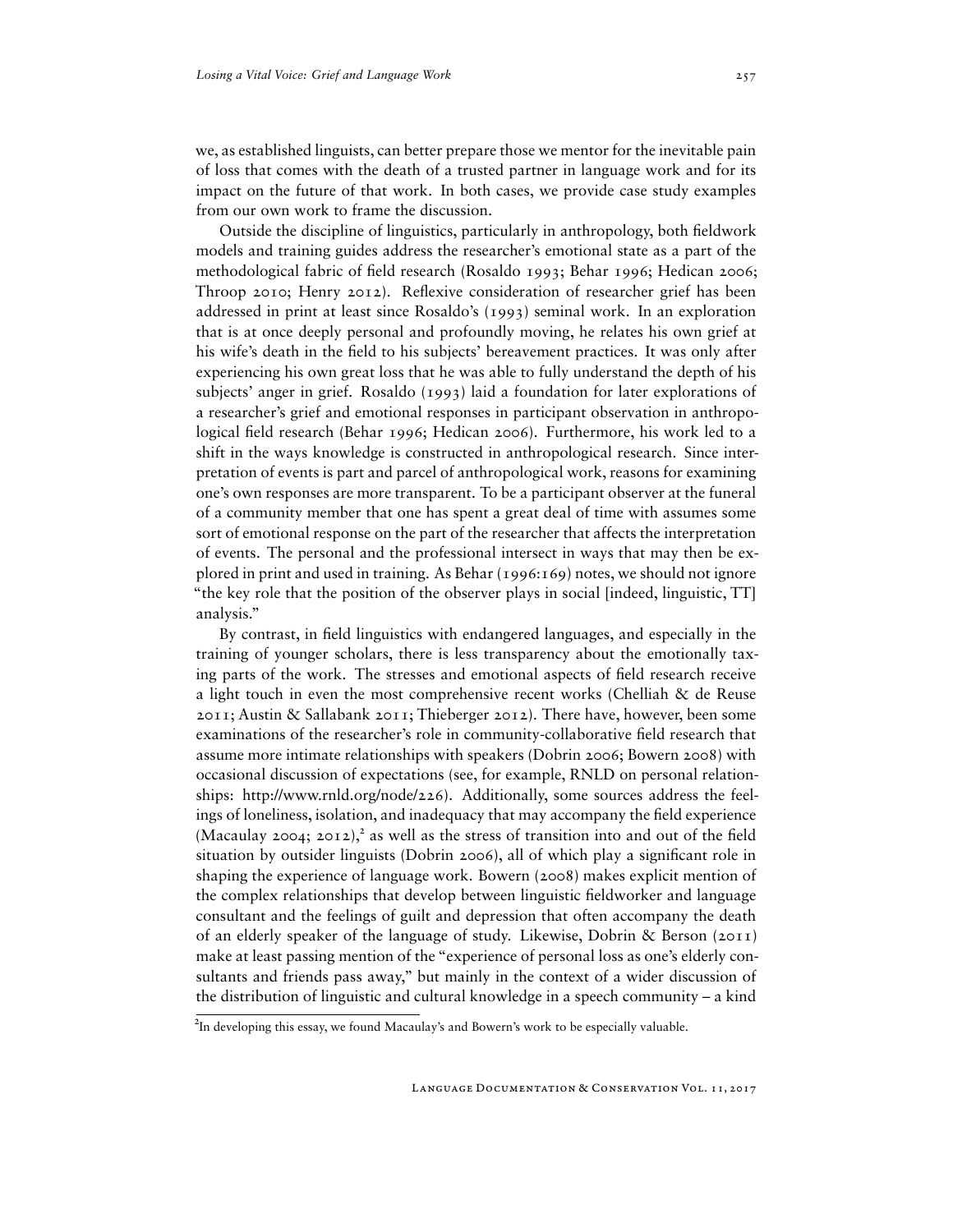of reassurance that the sources of knowledge at the researcher's disposal are varied. Although they are often an unavoidable part of working with speakers of endangered languages, the specific subjects of grief and loss remain largely unexamined.

We problematize the experience of death in the field in two interrelated ways. One is as a methodological issue that arises for those operating under collaborative models (Yamada 2007; 2010;<sup>[3](#page-19-0)</sup> Czaykowska-Higgins 2009; Leonard & Haynes 2010; Rice 2010) where investment by the community and a long-term commitment by the fieldworker are the norm. Through the lens of community-collaborative field research, we focus on the management of personal and professional aspects of loss, the researcher's relationship to the circle of bereavement, and questions raised regarding proper, and ethical, use of data and recordings. Secondly, we address grief and loss as a training issue involving the responsibilities we bear to those we mentor in understanding the reality of close work with elderly speakers, particularly of endangered languages. Our foci in training include: providing adequate preparation, managing responsibility – to the language, community, and profession – in a way that can be borne through loss, and understanding and fulfilling expectations held by the community with regard to participation in death traditions.

Necessarily reflexive, this essay uses case study examples from our own fieldwork that illustrate both our personal and professional perspectives. In using the phrase *personal and professional*, we implicate an "outsider" perspective that we hope will not be unwelcome. The phrase is meant to implicate an order of importance, since, in our view, the professional is subordinate to the personal when it comes to loss as we discuss here.

We each have several years of experience working with members of communities whose heritage languages are endangered. Thornes began working with members of the Klamath Tribes of south-central Oregon in 1994 and the Burns Paiute Tribe of eastern Oregon in 1997. His work has since included speakers from four additional Northern Paiute and Bannock heritage language communities. Sapién has been doing language work with members of the Kari'nja speaking community of Konomerume, Suriname since 2005. Prior to that, she had served as a Peace Corps Volunteer in the community for three years. We hope our descriptions of personal examples humanize our discussion in a way that is respectful of the community members with whom it has been our privilege to work. Throughout the essay, we indicate when one or the other of us is writing of his or her own individual experiences. Otherwise, we write as a team and refer to ourselves as "we."

1.1 Language Work, Communities, and Collaboration The term *language work* in our title is meant to be inclusive of traditional descriptive linguistic fieldwork with speakers of endangered languages, as well as language documentation, language maintenance and conservation efforts, language revitalization, and other forms of language activism. Additionally, the support of these and other programs involving speakers, researchers, teachers, learners, and other stakeholders from within and outside the heritage language community fall under the umbrella of language work. *Com-*

Language Documentation & Conservation Vol. 11, 2017

<sup>&</sup>lt;sup>3</sup>Sapién published previously as Yamada.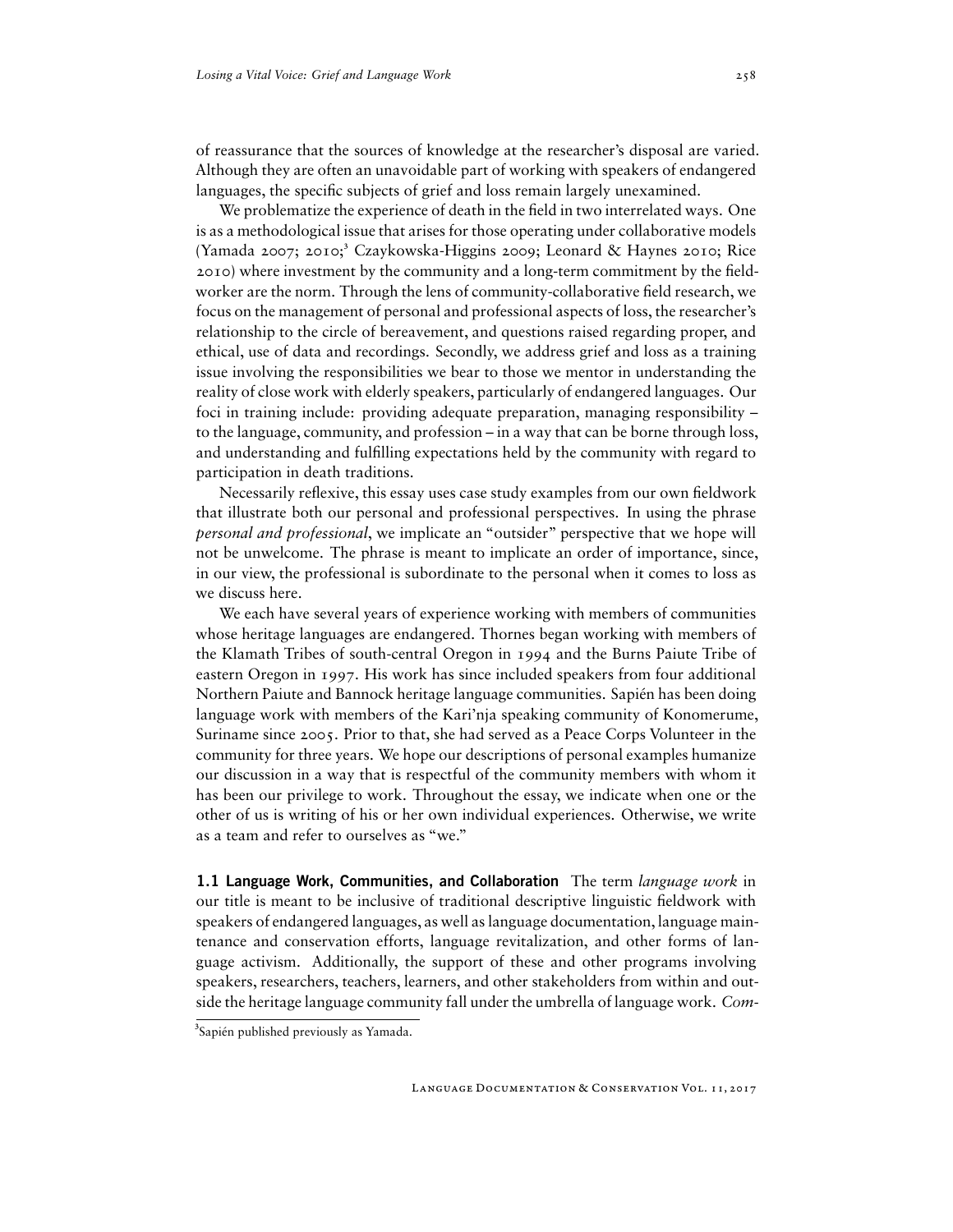*munity*, here, refers to a social group that shares a common cultural heritage and/or goals and aspirations for the group as a whole. No community is homogeneous, and any group of people can be expected to disagree. However, we use community here as a shorthand to delineate the different groups of people we work with. As academic researchers, we navigate multiple communities as both insiders and outsiders. As insider members of the academic community, we are expected to conform to particular norms and standards of behavior. As outsiders to the communities with whom we conduct fieldwork, expectations that apply to insiders may or may not apply to us.

Stebbins (2012) articulates a useful framework for understanding the three main communities in which an academic field linguist operates: the academic community, the speech community, and a shared "third space" occupied by members of both. She describes the ways in which knowledge is constructed and disseminated in each community and the sometimes competing identities a linguist may be expected to enact in each. In our experience, the purportedly unbiased knowledge sharing in the academic community comes with an unspoken expectation that unbiased equals rational or unemotional. As insider members of this community, we have both felt pressure to subjugate our emotional responses for fear of having our scientific objectivity called into question. Given the deeply personal relationships we have developed with speech community members, we find ourselves discouraged, in most academic contexts, from acknowledging to other academics the emotional complexity of our field research. As outsiders to the speech communities with whom we work, we have experienced the tension between having an abiding understanding of the norms of behavior expected of insiders and our own status as outsiders. In both cases, we have found that community-collaborative models, with their expectations for engagement, are useful in navigating the many issues that arise when a trusted partner in language work dies.

Traditionally, the division between field research for academic description and more community-oriented work, such as support for revitalization, was more rigidly defined, but more recent approaches to fieldwork with endangered language communities assume a more collaborative stance that often blurs the line between "researcher" and "subject." Hale et al. (1992) served as a clarion call to linguists working with speakers of endangered languages and led to the development of more community-responsive approaches to field research. Cameron et al. (1992; 1997), with their empowerment model, defined as sociolinguistic research *with* speech community members, served as a springboard to many more recent collaborative approaches. Several case studies illustrate the ways in which outsider academics have collaborated with speech community members to document, describe, and preserve their endangered heritage languages (Wilkins 1992; Yamada 2007; 2014; Yamada et al. 2008; Vallejos 2014). These form the background for recent work articulating models of community-collaborative linguistic field research (Stebbins 2003; Penfield et al. 2008; Wilkins 1992; Czaykowska-Higgins 2009; Florey 2004; Grinevald 1998; Yamada 2007; 2010; Rice 2006; Leonard & Haynes 2010; Furbee & Stanley 2002).

Most models share the goal of meeting the needs of a variety of stakeholders in language work through projects that are mutually determined and of balanced mu-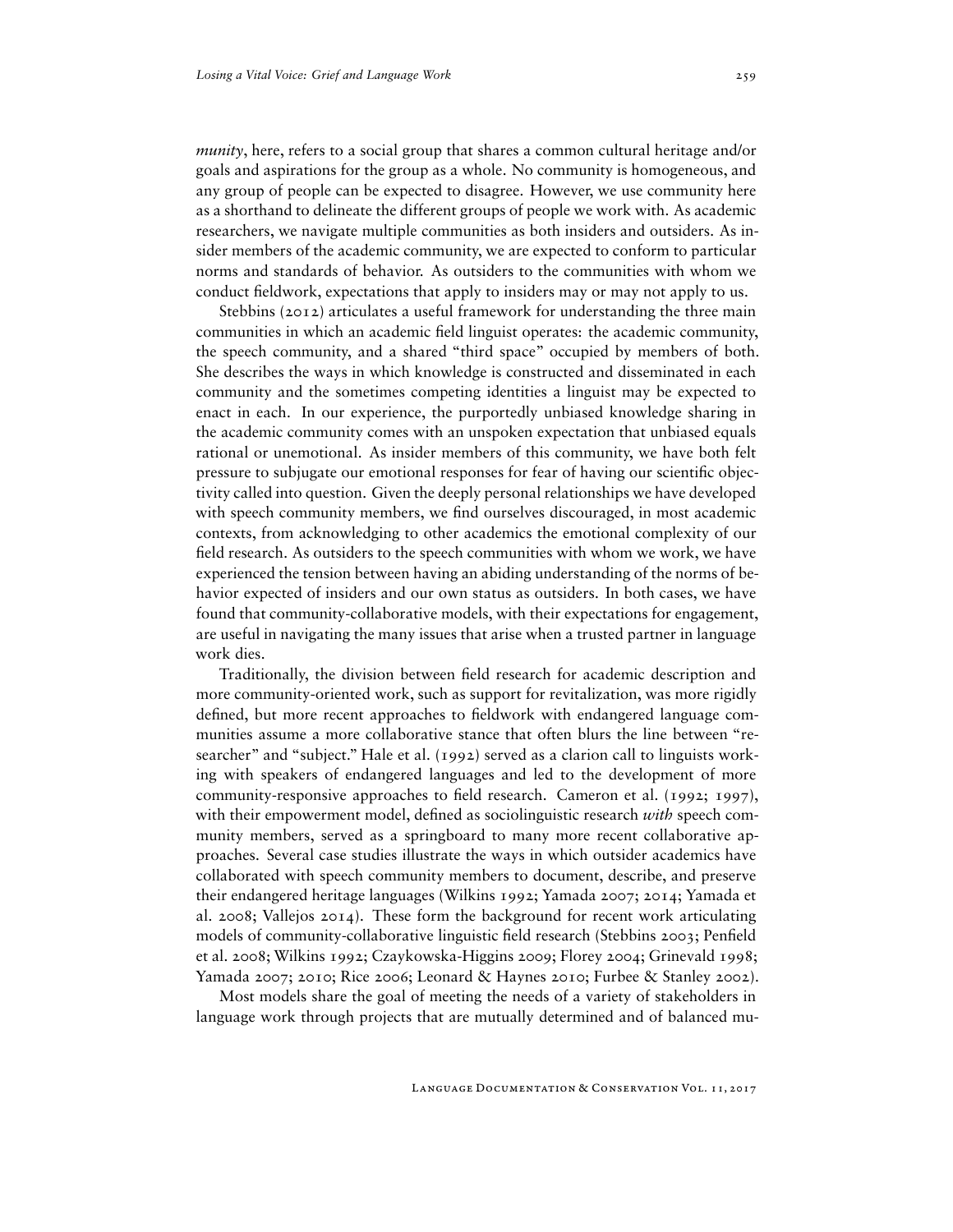tual benefit. Rice (2006) describes ways of meeting these varied needs in a way that is responsible, reciprocal, and respectful. Since building effective collaborative partnerships depends on developing trusting relationships, most models also assume a long-term commitment by the outsider academic to working with members of a particular community. In communities whose heritage languages are endangered, the lasting effects of colonization are often manifest in a justified mistrust of outsiders. Having patience and building trust over the long term is particularly important in communities where outsiders have at best been passively exploitative, and at worst been overtly damaging. In §3.1, we raise the issue of the so-called "exhausted community" (Bowern 2008) and the vital importance of learning as much as possible about the historical traumas that have shaped the community and its members, not only through secondary research, but also through listening and sensitive, respectful observation.

Although the establishment of relationships with community members is assumed in collaborative models of engagement, there is little discussion of the emotional investment required of both researchers and the community members with whom they work. The loss we focus upon here is that of long-time collaborators, most typically elderly speakers, in a project involving an endangered language. That said, our emerging framework could apply to experiences of grief and loss in a variety of collaborative research situations. Our general, if not intentional, focus on elderly speakers of highly endangered or threatened languages typifies a context where grief and loss seem most inevitable. Despite this inevitability, few published sources engage specifically with the issue of grief – whether in the articulation of a fieldwork model or as a component of a training program. In the next §, we provide some background, including some of our personal motivations for exploring the issues of grief and loss in language work.

1.2 Background I (Thornes) recall the moment, more than a dozen years ago now, when I stopped by the office of one member of my dissertation committee for an update on the draft of another chapter. He asked me how things were going in a kind of offhand way, and I, recently returned from a trip to a reservation community in eastern Oregon, replied, "I had no idea I would be attending so many funerals when I got into this field." Therein resides a major rationale for developing an essay on the subject of grief and loss in endangered language work. Ten years earlier, as a student early in my graduate career, embarking on what would become first my MA, then my PhD work (Thornes 1996; 2003), I hadn't really given much thought to the reality that my first field experience, working with a kind and incredibly patient gentleman of 85 – the last known speaker of the Yahooskin dialect of Northern Paiute – would end with his death two years later.

In the acknowledgements section of my master's thesis, I wrote of him, "I am still only beginning to realize how profoundly he has affected my life (Thornes 1996:vi)." The commencement of that realization visits me still, and much of my personal and professional life, I can say without exaggeration, is the direct result not just of Mr.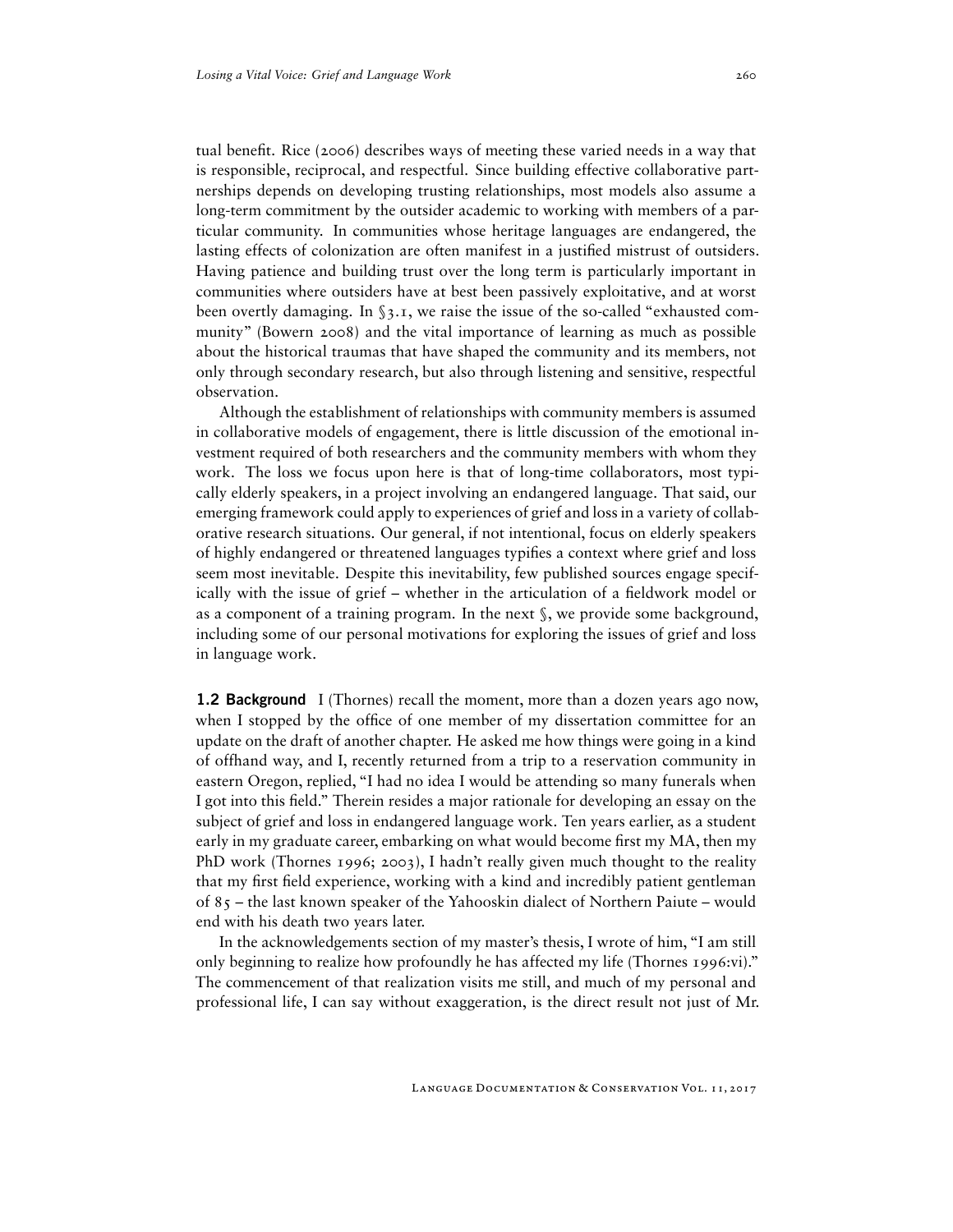Weiser's appearance early in my career as a linguist, but also of his absence today and in the intervening decades.

I (Sapién) was grieving the loss of another Kari'nja elder when my co-author (Thornes) recounted his musing about funerals and work with speakers of endangered languages. His words resonated with me because I, too, had not realized when I began working with Kari'nja speakers in Suriname how frequently I would be experiencing the grief of loss. Prior to that moment, I had felt alone in my mourning. It seemed disrespectful somehow to grieve openly among members of the Konomerume community when the pain of their losses seemed so much more profound than my own. Furthermore, my interest in the language was as an outsider academic, not as a speaker or heritage learner. It also seemed inappropriate to share the deeply emotional aspects of this type of work among my colleagues in the US because our professional relationships and status as scientists demanded a certain level of distance and detachment. And so, I would mourn alone, only occasionally letting the sadness seep out around the edges.

When my co-author shared his own experiences with grief and loss, it was a revelation. We shared comfort in the recognition that we were not alone and we expressed sadness that our experiences were far more common than either of us had ever realized. In 2010, we had the good fortune of working together as instructors at the Institute on Field Linguistics and Language Documentation (InField) at the University of Oregon. My co-author happened to be acquainted with a local grief counselor and suggested we ask her to lead a supplemental session on death and loss in the context of endangered languages work. Despite being scheduled outside of the regular sessions, this workshop was the best attended of the institute. Participants represented a wide range of experiences, including students, language consultants, and both early and late career academics. Sitting among colleagues and friends from around the world, each sharing the grief of loss, was a profoundly moving experience. It was as though each person present had been grieving in secret, afraid to openly share the emotional aspects of this work.

Despite its success in 2010, the grief workshop was never replicated at later iterations of InField (renamed CoLang in 2012), and many of the issues raised remain unexplored, at least in print. We suggest here that the consequence, or rather, inevitability, of experiencing firsthand the loss of speakers with whom one has developed relationships, ought to be acknowledged and addressed in order to better navigate the personal and professional impact of loss on documentary language work in general.

Further, we discuss these issues as they relate to the preparation and training of budding field linguists. For newcomers to work on endangered languages, we provide the intellectual space for them to either  $\tau$ ) consider these issues seriously as they embark on a career path that involves intimate and emotionally taxing work, often with speakers who are elderly and perhaps even frail, or 2) honestly reconsider their choice of dissertation project based upon their professional goals or personal makeup. Both choices are equally respectable. Our field provides ample room for all sorts of approaches to and perspectives on language. Here, our point is not to be overly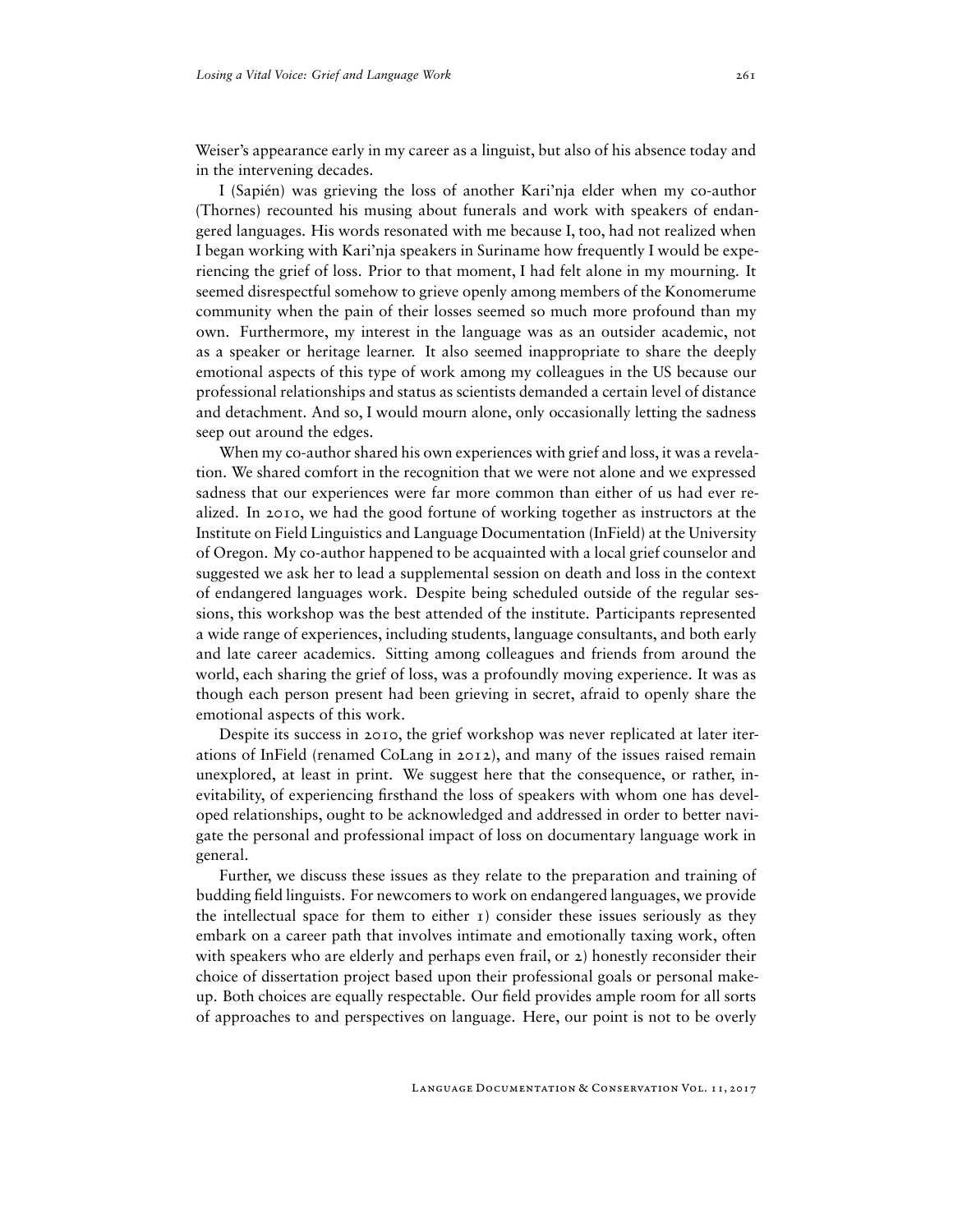discouraging. The fact of the matter is, humans are quite resilient in the face of tragic or otherwise emotionally charged experiences, and so there is also, in our view, plenty of reason to be confident in one's ability to navigate the issues and processes we explore here. A key motivation for exploring our experiences and sharing them lies in acknowledging that most, if not all, who do language work in communities whose language is endangered have or will experience loss. Beyond that, we hope that those who may be taking up a project working in such a community are, if not prepared, at least aware of the inevitability of the experience of grief and loss, however that manifests itself at an individual level.

We do not claim to speak for the experiences of other professionals or students in the field who conduct language work, nor do we claim to express in any way the sentiments, in depth or breadth, of those experiencing loss most acutely – namely, the members of heritage language communities who have lost elders and the families involved. For the former, we hope only that this essay will ring familiar, and in so doing that some measure of relief will accompany that recognition. For the latter, we have little to say or predictably offer. In our varied experiences, we simply stand in awe of the capacities of the communities in which we have worked to absorb loss and to find the strength in one another, and in tradition, to move beyond it.

**2. Methodological issues** Conducting a language documentation project often requires that the researcher enter into complex, multi-faceted relationships with the eldest members of a community. From a methodological perspective, an adequate elaboration of a community-collaborative approach would explore the inevitability of the experience of grief and loss. In the subsections that follow, we examine three compelling issues through the lens of community-collaborative models of linguistic field research. In §2.1, we discuss the management of the overlap between professional decorum and personal grief. Our focus for  $\S$ 2.2 is the researcher's relationship to the circle of bereavement. This includes individual relationships with and responsibilities to family members of an elder who has passed on and the "right" of the researcher to grieve openly. Finally, §2.3 is devoted to consideration of the appropriate and ethical use and management of data and recordings after a speaker has died. We examine each of these issues through the lens of community collaboration with a goal of articulating a more comprehensive model of engagement.

**2.1 Management of personal and professional aspects of loss** Nowhere in our discipline does the intersection of our personal and professional lives appear more entwined than when faced with the death of a longtime collaborator, supporter, advocate, teacher, and friend. Collaborative linguistic field research could well be the most social of the social sciences. Most community-collaborative methodologies call for long-term commitment on the part of all stakeholders, which necessitates a level of participation on the part of the outsider researcher that is unusual in other types of fieldwork. As such, personal and professional losses in this context almost always end up crossing paths. If one is really experiencing a deep level of participation, the overlap between the personal and the professional need not be ignored in an effort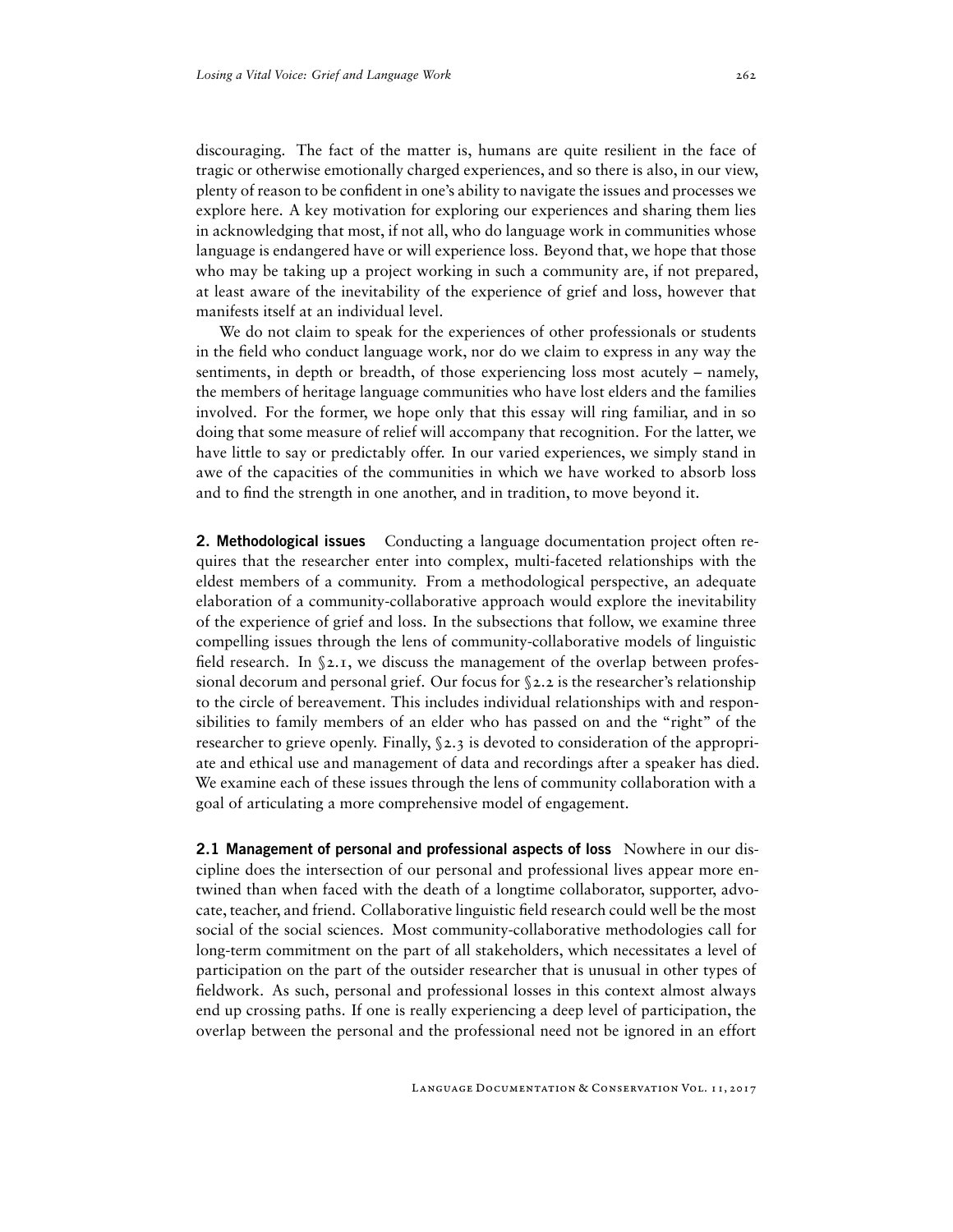to maintain scientific distance. Rather, the question becomes one of how to navigate both the personal and professional impacts of these experiences.

"The field," for me (Sapién), is a village in Suriname that was my home for three years as a Peace Corps Volunteer from 1995–1998. At the request of community members, my then-spouse and I had extended our initial 2-year commitment to a third year, during which I became pregnant. Although I was medically evacuated 37 weeks into the pregnancy, many community members felt a special connection to my son because he was, they say, made in Suriname.

When I began working on the language in 2005, elders frequently asked after my family, and especially my son, whom they had nicknamed *Kua'ji* while I was pregnant with him. "Tante" was one such person. A well-respected leader in the community, she had been a constant presence during my time as a Peace Corps Volunteer, and was an early and enthusiastic partner in language work. When other elders suggested we start a revitalization project that would include a formal teaching component for young adults, Tante was among the first to volunteer to teach her native language. She told me she had done really well in school when she was young, and had always wanted to be a teacher. However, her parents had not been able to pay for her to continue her schooling, so they gave her a husband instead. Discussing teaching for the Kari'nja language program, she said, "I can't believe I am getting a second chance to be a teacher now, as a grandmother. It is my dream come true" (Tante, p.c.). She was a highly motivated and dedicated teacher who connected easily with students. In addition, hers is a prominent voice in documentary recordings of aspects of the language in use.

After I found out, by telephone, that Tante had died suddenly, it was months before I could again listen to her voice. Seeing her code in the texts can still elicit tears. She had a rough-hewn persona, but was quick to smile. Her voice and her laughter echo through many of the recordings I have of spoken Kari'nja. I think about her status in the community and cannot begin to fathom the pain her family members experienced in her passing. Although my dissertation was dedicated to her (Yamada 2010:x), it is only now, years after her death, that I am able to reflect on my experience of grief at her loss as it relates to linguistic field research.

My experiences in Konomerume make salient the fact that I work *with people* in addition to *on a language*. I have spent a great deal of time with elder speakers listening to their stories, laughing at their jokes, and lamenting about the younger generation's shift away from Kari'nja. I have had the privilege of working with different generations of speakers and feel deeply grateful for their patience with me. Although our motivations differ, the people I work with and I share mutual goals of better understanding how the language works and expanding its domains of use. In addition, we share a passionate commitment to the speech community – them as insider members, me as an outsider academic with long-term ties. We are engaged in this work together as partners rather than as researchers/subjects.

The deeply personal ways in which I write about community members has occasionally caused other scholars to call into question my scientific objectivity. I recognize that I am not at all objective when it comes to *community member*s and their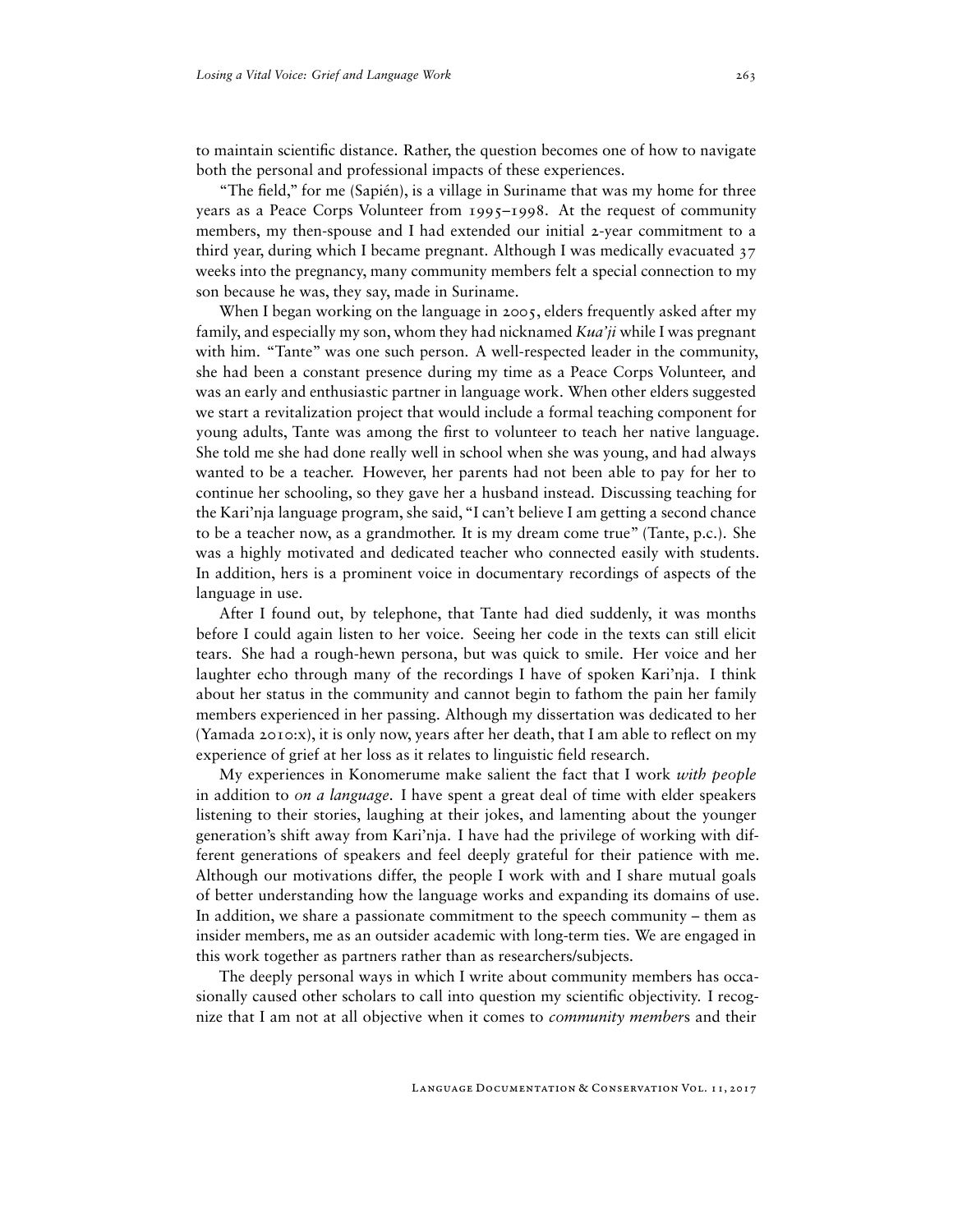struggles. However, my commitment to them demands that my analyses and representations of the *language* be accurate and scientifically sound. The overlap between the personal and the professional contributes to my analyses in positive ways in that I am able to view the language in its most relevant context – deeply embedded in the special rituals and everyday traditions of its speakers. That is not to say that maintaining scientific detachment is always easy. In fact, I am often taken aback by the intrusion of the personal into the professional. However, acknowledging this allows me to take the time I need to honor and experience my personal emotional reactions and thereby understand their potential to influence my professional analyses of the language. In so doing, I ensure more comprehensive analyses that are enriched by their proper contextualization in cultural practices. The personal and professional aspects of loss discussed in this section are complicated by the intense and complex relationships that develop between speakers and academics engaged in collaborative projects. Relationships are the topic of the next section.

**2.2 Relationships and circle of bereavement**  $I(Sapién)$  have a strong negative emotional reaction to accounts of languages with no currently living speakers that begin, "The language became extinct in…" My reaction is fueled by the sense that, by foregrounding *the language* in a passive voice construction, it is framed as more important than *the people* who are connected to it. There must be people for whom that so-called "extinct" language represents a connection to heritage and culture who are profoundly affected by the death of the last living first-language speaker. And what of that "last" speaker?<sup>4</sup> What were they like? Who were they in their community? Who is mourning their death?

Community-collaborative language work, and the long-term commitment it requires, provides the outsider researcher with a unique perspective on and connection to the language and, especially, its speakers. Having worked in close collaboration with some of those "last" speakers, I know their stories and have lasting relationships with their family members. I do not frame the situation as "the language becoming extinct," but rather the loss of people whose families I continue to be close to.

Long before Tante and I began working together on the language, her mother had tried to teach me some Kari'nja while I was still living in the community as a Peace Corps Volunteer. At the time, elder native speakers rarely used the language outside the presence of other elders. Her willingness to teach me the language was tempered by her indignation when I asked the same question more than once. "That's how elders are," her granddaughter explained. "If you don't get it right the first time, that's your problem, not theirs. They don't give you a second chance." And we both laughed.

My lessons with Tante's mother ended abruptly with the elder woman's death. By that time, my then-spouse and I had lived in the community for over two years

⁴Framing language shift in terms of death and extinction is problematic for a number of reasons, hence "last" is in quotation marks here. A full exploration of issues is outside the scope of this article. Evans (2001) is a particularly good resource for further discussion of, among other things, the felicity of the phrase "last speaker."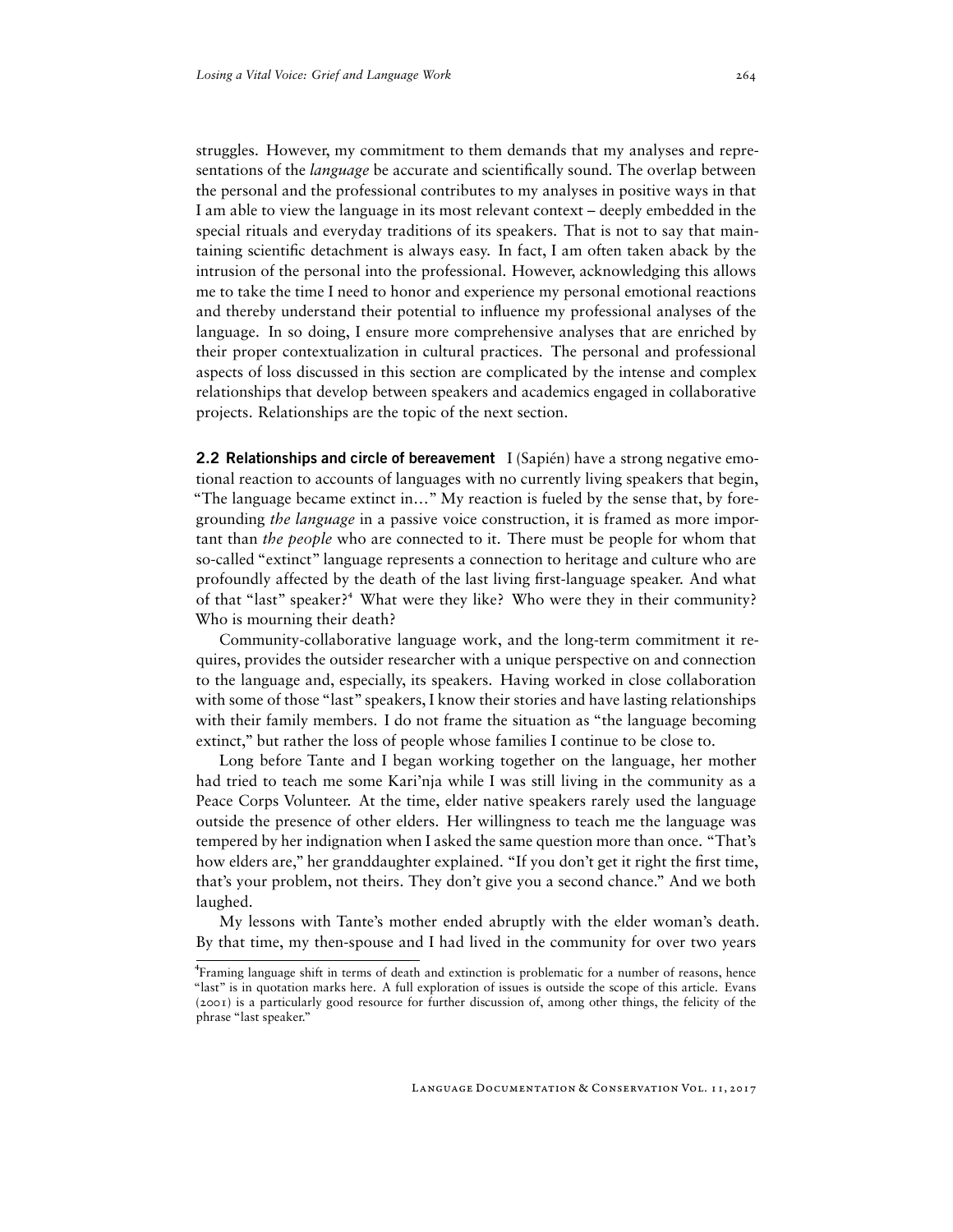and were well acquainted with many village customs. Word of her death came in the middle of the night, passed from family to family until the whole village was awake and assembled at the grandmother's house. I can still picture the way her braid lay against her shoulder when they carried her body out into her open-air living space, and the way the dim lamplight lent a surreal quality to the experience. We sat among her grieving family members as they bid her farewell by placing their hands, one-byone, on her forehead. Although I would normally have been invited to say goodbye in the traditional way, the other grandmothers would not let me touch her because I was pregnant with *Kua'ji* and they did not want her spirit to do him harm. At the time, I never could have predicted that I would be mourning Tante's death a decade after her mother's.

After Tante died, one of her daughters called me to ask for money to purchase funeral clothes. She reminded me that Tante and I had been "like family," and one of my familial responsibilities was to share in the financial burden of her burial. I felt fortunate to be able to support the family in this way, but recognize that many scholars may have neither the resources nor inclination to do likewise in similar situations. Exploration of relative wealth between an outsider researcher and community members is outside the scope of this essay, but I include this anecdote because it provides a counterpoint to the next topic I discuss, that of the "right" to grieve openly.

My first trip back to the community after she died was in time for Tante's sixweek ceremony. This is a part of the mourning process that occurs six weeks after burial. During the gathering afterward, one of Tante's children (the granddaughter who had laughed with me years earlier about elders' lack of patience) challenged me, "Why are you crying? You're the reason she died. She died because she was working too hard on your projects." Her words stung and I wanted to shout back, "What do you know? Your mother and grandmother both told me they wished you had spent more time learning the language from them." In addition, her mother had told me that working on language projects, and especially teaching, represented a long-abandoned dream realized for her. I knew that Tante's daughter was merely expressing the anger that accompanied her grief by lashing out at whomever was available, but her words nonetheless brought home the painful realization that my "like family" status was limited and my own grieving should be done in private. Although I had spent time with Tante in ways that her daughter had not, I had no special privilege here.

A community-collaborative methodological approach requires ongoing discussion of roles and responsibilities between the outsider researcher and members of the community. The tension between a request for funds that is framed as a familial obligation and a challenge to one's right to grieve openly highlights the need to be transparent in communicating our roles and responsibilities. When an elder with whom the academic has worked closely passes away, the outsider researcher may feel unsure of how to negotiate changing relationships with family members. Fortunately, community-collaborative methodologies provide a framework for navigating the shifting interpersonal terrain. Effective community-inclusive field research depends on building trusting relationships and establishing open lines of communication. Within this context, I was able to look to other elders with whom I had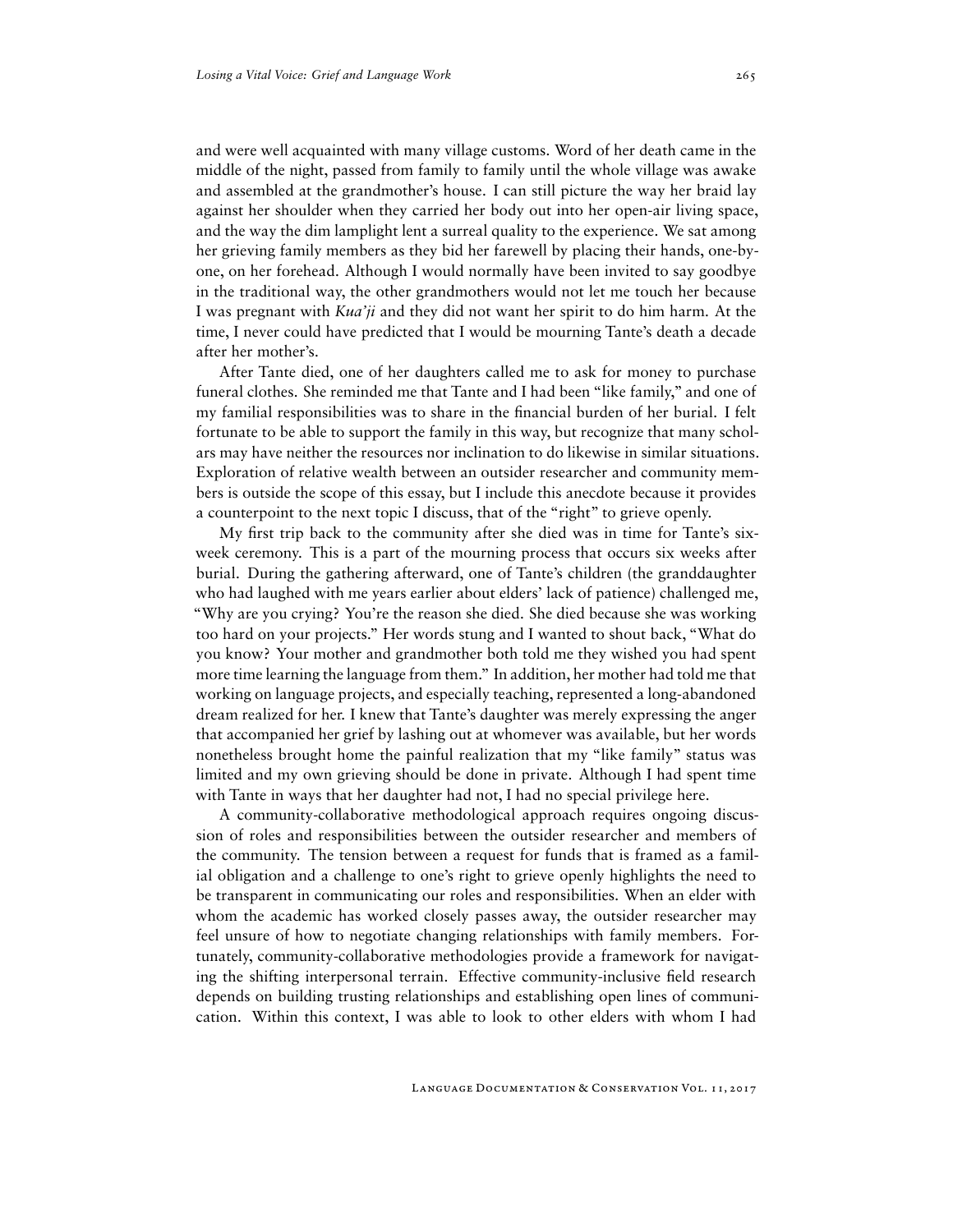developed a rapport for guidance and support. This would not have been possible had we not already established trust and mutual respect in the years prior to Tante's death.

**2.3 Use of data and recordings after a speaker's death** My (Sapién) connection to speakers and grief at their passing occasionally takes me by surprise. Recently, while working with my co-authors on a manuscript analyzing a particular set of Cariban grammatical constructions, we were combing through each other's databases looking for examples. As I stood looking over my colleague's shoulder at the data on the screen, I realized that the text we were looking at was from a conversation between two elders about Tante's death. We found an example that illustrated the construction we were looking for, but the greater discourse context was a description of seeing Tante immediately after the stroke which left her unconscious, a loss of consciousness from which she never awoke. In the text, the elder, who was one of Tante's best friends, says, *"Oty ko me'i," kaije i'ja, "oty ko me'i?"* "'What have you done,' I said to her,'what have you done?'" (FM-MA 00429). She went on to describe the painful process of preparing her dear friend's body for burial.

These data are not numbers on a screen or samples in a jar. They were provided by people with whom I have long-standing relationships and whose stories I know well. Any attempt to view the texts objectively is clouded by the emotional reaction I have each time I am reminded of my friend's death. Taking time to honor that grief and mourn her loss allows me to return to the objective analysis of data. I used to try to power through, but wasted a lot of time that way. Now, I give myself permission to take a minute if I need one before returning to work. Fortunately, my co-authors were remarkably understanding in that they, too, understood the grief and loss inherent in this type of language work.

This example highlights two important issues related to recorded data. The first is a practical one of what to do with recordings of or about someone who has passed away. There may be cultural restrictions governing what may or may not be shared after someone has died. The second issue is the actual content of recordings. If one is documenting aspects of a language in actual use, there is the potential for recording sensitive material. In many cases, outsider linguists documenting endangered languages are working with members of communities that have faced great challenges. In addition to the example just described, such painful themes as poverty, invisibility, the boarding school experience, substance abuse, domestic violence, and loss of family members to suicide all appear in our texts. More than mere quantifiable data, our recordings document both joyous and painful experiences and these require sensitivity if they are to be used as examples in an academic description.

From a community-collaborative perspective, the most effective approach is one that involves community members, and especially the family of the deceased, in all aspects of data management and sharing. They are most qualified to determine how and whether recordings and texts may continue to be used after a speaker has passed away. In some communities, there are restrictions on the use of a person's name or image after their passing. Although audio and video recordings may be a more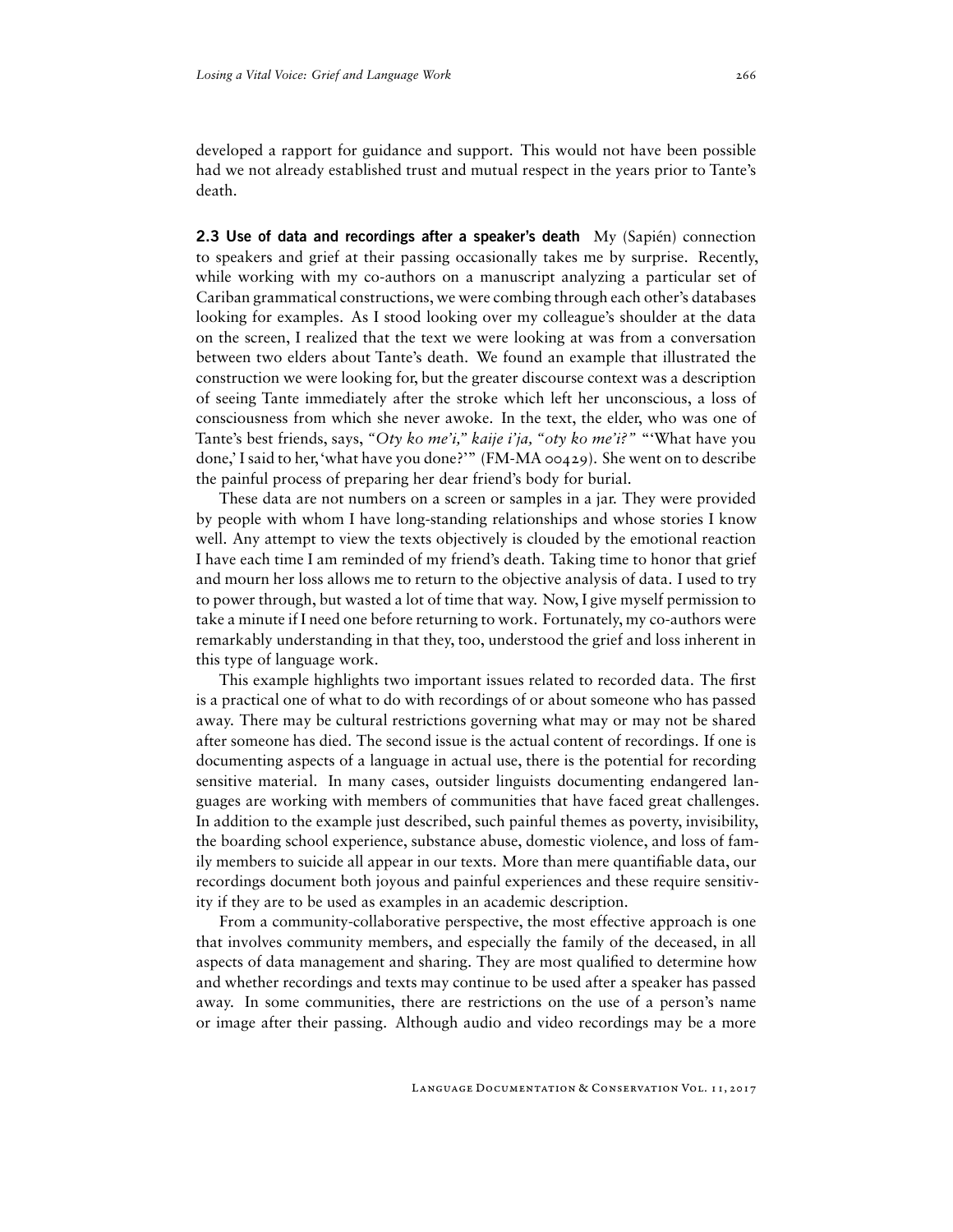recent phenomenon, they are nonetheless likely to be subject to the same traditional norms of access and sharing. While data that has already been published cannot be retracted, it is possible to restrict the future use of recordings and texts. Restricting access to (or even destroying) recordings may run counter to an academic researcher's sensibilities, but a comprehensive corpus of language data would include multiple voices. Maintaining the trust of community members by honoring their wishes should take precedence over a researcher's desire for access to data.

**3. Implications for training** This section is motivated by our desire, as established linguists, to serve our students in more useful ways. As we formulated our ideas for this article, we began with the question of, "What could our profession do better to prepare young fieldworkers (and ourselves) for the seeming inevitability of encounters with the grief that accompanies loss?" The special importance of preparing ourselves and our students for the emotional impact of work with mostly elderly speakers ought to be apparent. How can or should our profession provide better preparation for this undeniably challenging feature of our common experience?

We asserted at the beginning of this essay the necessity for providing something in the context of training for fieldwork that addresses issues of grief and loss, perhaps as part of a broader discussion of the emotional components of "life in the field." That said, we feel that the topic merits a focused discussion in its own right, and not only a passing mention as we reflect on what participatory research truly entails for anyone setting out to conduct it.

The death of someone close can be a signatory experience, often triggering a kind of emotional and/or existential catharsis. With it often comes a heightened sense of impermanence. Further, since language itself is impermanent, in the objective sense, the death of a friend and longtime collaborator who shares your interest and enthusiasm for the language (and may be one of a few remaining people to speak it with native confidence) can raise keenly personal questions about one's proper role in this new reality and even about the meaningfulness of the work itself.

In the sections that follow, we address training issues in three stages:  $\iota$ ) adequate preparation for the likelihood of experiences of death in the "field"  $(\S_3, \mathbf{I})$ , 2) responsibilities to the community and the profession in the context of grief and loss  $(\S_3, 2)$ , and 3) the expectations of the community regarding one's participation in both the ritual and the physical aspects of death traditions (§3.3).

**3.1 Adequate preparation** We contend that the peculiarly complex factors surrounding grief and loss ought to be addressed before fieldwork is undertaken. Talking about death in the field is important for both the practical and emotional preparation of anyone embarking on endangered language work. As described in §1.2, I (Thornes) feel that I was ill-prepared, in either the practical or emotional sense, for the impact the death of the first elder speaker I worked with would have on me. What is offered here are a few key points of departure, ones that I would likely share with anyone planning to embark on fieldwork.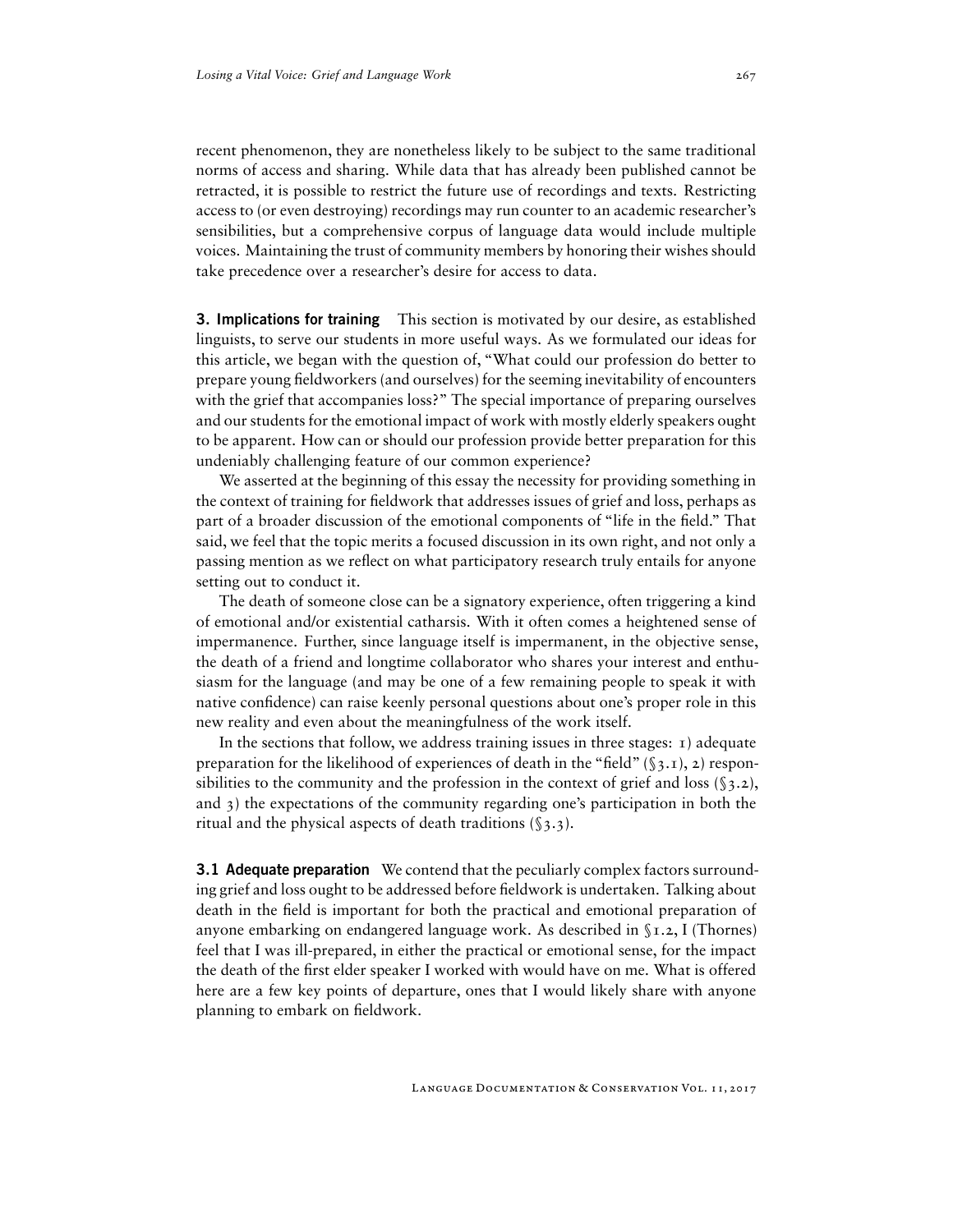One way to begin to open the conversation is to consider that it may be appropriate to ask a student about to embark on their first trip to the field to recount any of their past experiences with death and grief. How did that experience unfold? What strategies did they use that helped navigate this sometimes harsh emotional landscape? Grief, as with other deeply emotional events, has a memory. How one experiences a new loss is sometimes felt through the recollection of a previous one. Offering stories from one's own experience(s) can be vital preparation for the uninitiated, stories that can be repeated, recalled, or elaborated upon should similar circumstances ultimately unfold for them. Discussion of one's own and others' encounters with grief and loss in language work must certainly be an important part of preparing students for a range of possible emotional experiences, especially those that impact the work and their ability to carry it out.

A sensitive understanding of the speech community is important in preparing for language work there and ought likewise to serve as part of the training component. In Bowern's (2008) manual of linguistic fieldwork, she describes the notion of "exhausted communities," which are those that have and continue to suffer profoundly from a range of social ills and post-traumatic experiences. We can readily recognize the fact that the heritage language has, if now in retreat to the point of endangerment, not likely gone quietly. Indeed, in a great many situations in the Americas and Australia in particular, the speakers were coerced, in one way or another, into abandoning it. Recordings may have been made of recounted experiences of abuse and tragedy that, although properly a part of the corpus in language documentation and of the oral history of the community, are a challenge to work with in the methodical way of the language analyst. It can be extremely taxing to visit time and again, on the page (or screen) and through the original recording medium, some of the most emotionally charged events of someone's life.

It is important to recognize and acknowledge the fact that these traumatic experiences are not set in the distant past, but remain as part of the collective memory as recent events. In the Burns Paiute community of eastern Oregon where I (Thornes) have worked the longest, within a 30–40 year timespan, the community experienced capture by the U.S. Army followed by a forced march of hundreds of miles during wintertime, the loss of a nearly two million acre reservation, resettlement into communities far from home, often in reservation contexts dominated by traditional enemies, with just a fraction of the original group returning to the Burns area where they received tattered army tents pitched in a section of unused municipal land situated between the local cemetery and the city dump.

Such experiences with personal accounts of injustices, wrought upon those with whom one also feels a new kind of kinship, may also intensify the grief one experiences when they die. Reasonable or not, there may have been an unconscious carrying of a portion of the burden of these injustices or a hidden hoping that one's work could restore some balance to the scales of community life, no matter how elusory or unrealistic. Feelings of guilt or regret, pointless and irrational as they may seem, are nonetheless important to acknowledge. Such acknowledgement and discussion ought to be part of one's preparation for the field experience.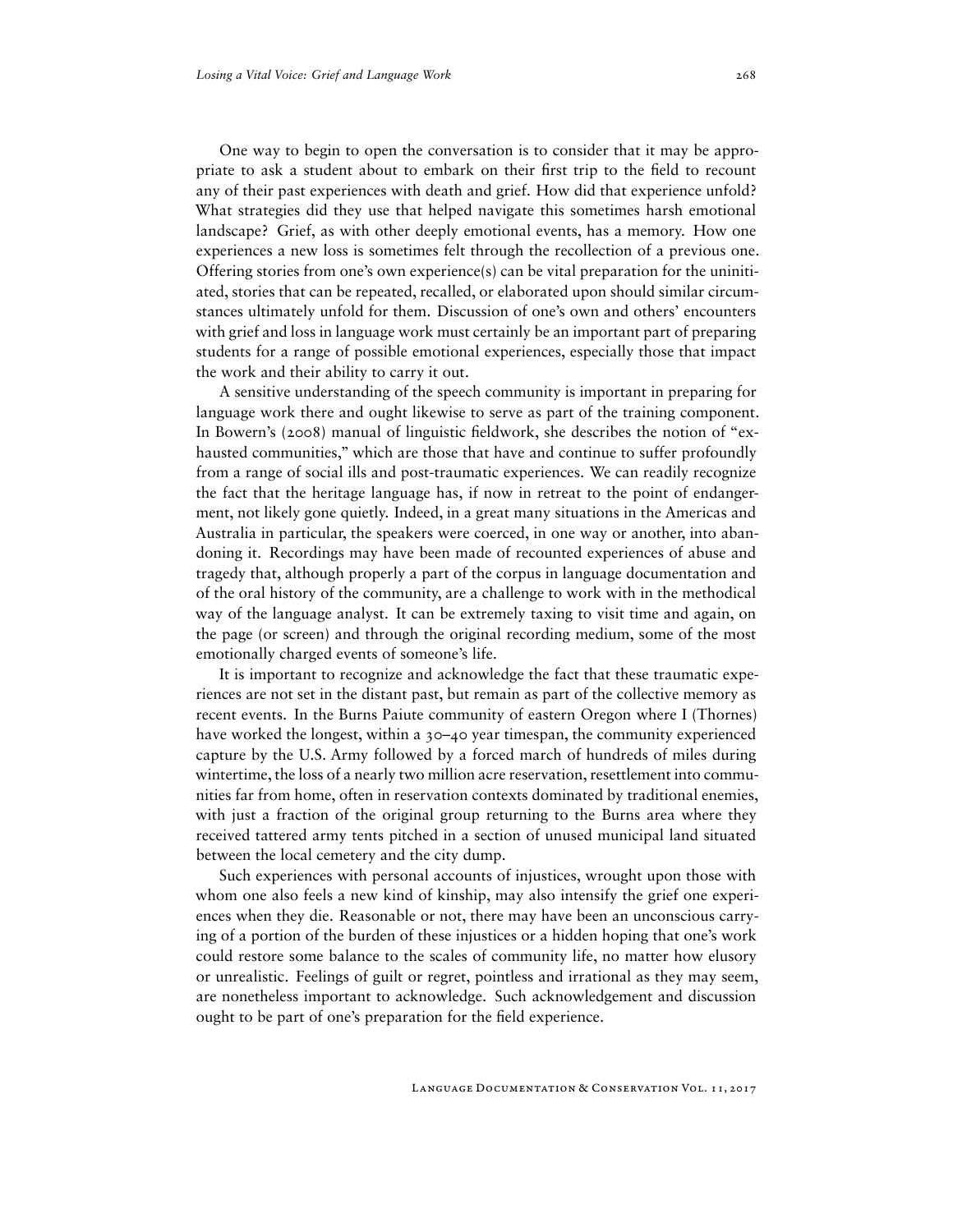3.2 Responsibility to language, community, and profession Grief and loss in language work strikes at the core of the "researcher and researched" relationship, as cogently described in the sociolinguistic context in Cameron et al. (1992; 1997). It is an ethical issue not adequately addressed as such within the context of endangered language research.

The impact of grief and loss on one's professional life may be varied and profound, raising all sorts of questions beginning with how, or even whether, to continue the work. The community may be one where the number of speakers willing or able to fully participate is either limited or non-existent. Our experience has been that, although there may come with such a loss a renewed sense of urgency regarding the work, there may also be a protracted period where such work is deemed too much or too close to the time of death to be prudently continued. What has been lost, from both a personal and a professional perspective, is a working relationship, developed over weeks, months, or even years, and the ease and comfort of that relationship. It can take a long time to recover from such a loss, and it is important to have, and to place, reasonable expectations on productivity in the face of it.

Obvious challenges to restarting language work after the loss of an elder speaker include the availability of interested and capable speakers and the decision by family members about whether to include others in the work. Family members may have a proprietary inclination regarding the project. They have witnessed the hours spent by the elder in interviews and detailed transcription and translation work and may consider themselves the proper inheritors, responsible for continuing the project. In our experience, reluctance on the part of family to be more inclusive typically does change with time, but still requires patience and tact.

Bridging the personal and professional impact of grief and loss in the field, one will likely feel at least some guilt and regret surrounding the questions not asked or the stories not documented. Of course, those feelings are almost inevitably true for many of us at the end of any field trip, but are heightened with the knowledge that such questions simply cannot and will not be asked, much less answered. Such a period may be the best time to pause in the work and to take stock of what one has been able to accomplish and contribute under the circumstances. Although the family may not wish to hear recordings of a recently passed loved one (indeed, there may well be cultural taboos against it), knowledge of the materials and all they contain may prove important to review at this time. Like a family photo album, reviewing with others even the list of recordings and their contents may at times spark a renewed interest in the materials for their intrinsic value in connecting to the life of the elder. I (Thornes) recall sitting in a room surrounded by family members swapping stories we had heard told and experiencing a shared delight in a free association of memory that felt natural and essential, and that served to spark a renewed interest in continuing the work.

Should the work continue, it may come to involve semi-speakers and passive bilinguals more closely. Their input can be invaluable in the processing of texts as well as in the development of materials for language maintenance and revitalization efforts. In one instance, I (Thornes) witnessed the beginnings of a passive bilingual's ability to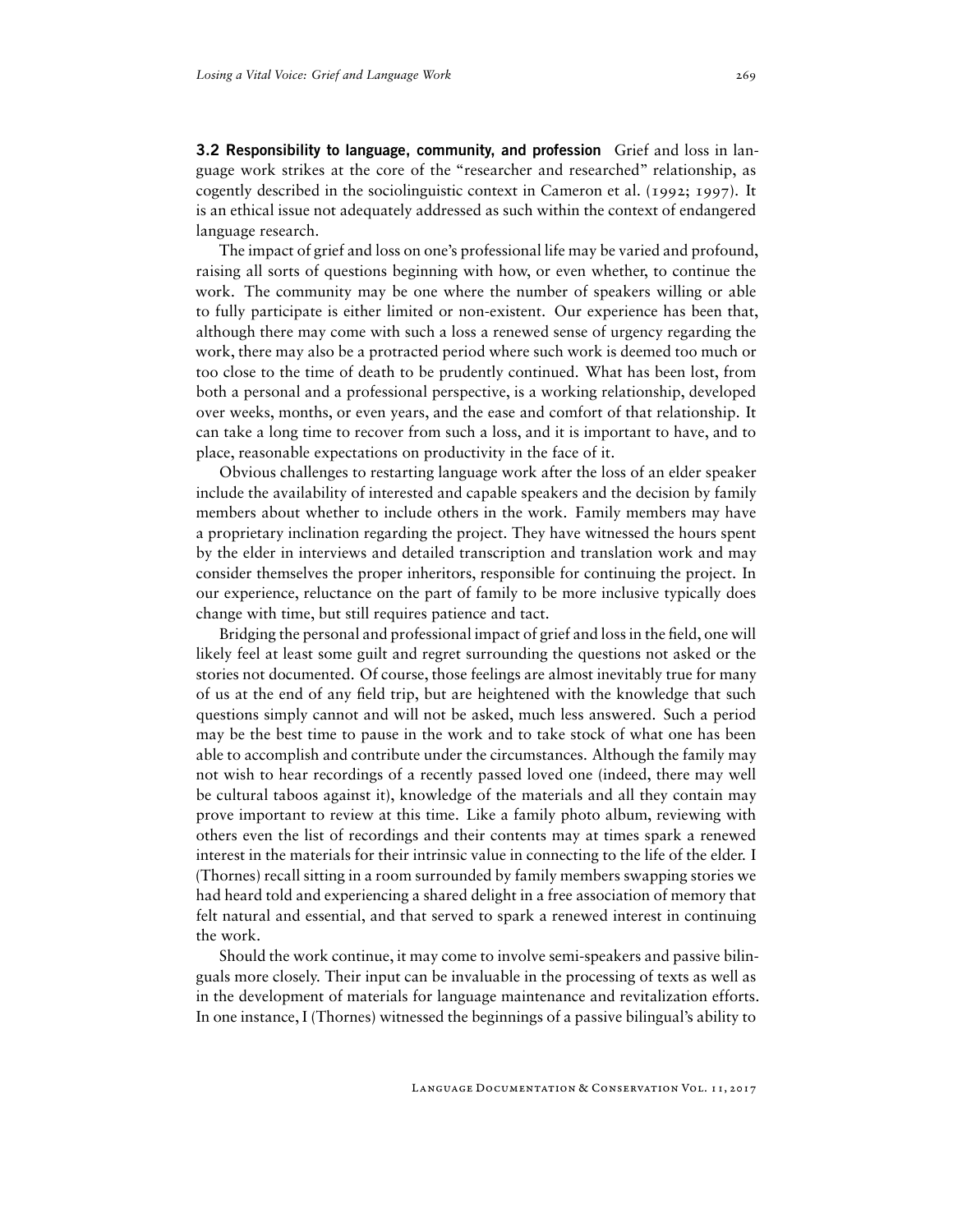"re-activate," to some degree, her speaking abilities by helping to transcribe and partly translate her aunt's autobiographical narrative. Although the time taken was significantly longer than it would likely have been had a fluent speaker from another family been called upon, the validation that the activity garnered for the semi-speaker and her family was an important consideration. The examples presented in this section indicate the need for understanding, perhaps, on the part of both funding agencies and professional colleagues, especially those on promotion and tenure committees, that flexible timelines for deliverables may be appropriate and necessary in some cases.

**3.3 Community expectations regarding participation** For me (Thornes), "the field" has included a variety of reservation communities in the western United States, more specifically in the high desert areas of eastern Oregon, southern Idaho, and northern Nevada. Not long after the death of the first speaker I worked with and the completion of my master's degree requirements, I was formally invited to an "Elders' Potluck" by the Burns Paiute Cultural Resources Department. In the months and years that ensued, I came to play several roles in the interval leading up to the completion of a grammar of the Northern Paiute language – my dissertation project. These roles included work as an interviewer under a variety of federal grants on issues of traditional land use, volunteer consultant with language teachers, newsletter columnist, and all around "language guy," as I came to be called.

As with my co-author, the relationships I have developed in the course of my work on the language are varied and complex, extending well beyond that between linguist and language consultant. The countless hours spent over coffee at a kitchen table, the passing through of curious grandchildren, their parents and friends, the delivery of local news by neighbors, and the prodigal return of adult children from the city, all provide the context not just for the participatory research one is engaged in, but also for the lives one bears witness to. Inevitably, there are particular relationships that reach well beyond a shared interest in the language.

My (Thornes) friend Nepa was a great storyteller, had an incredible memory for detail, and never shied away from speaking the truth, her truth, even if it would occasionally cross the line of another's pentecostal sense of decorum. She had a fine appreciation for slapstick, and loved to watch old westerns on the television. She always laughed with irony about how the Indians always got the short end of the stick in these shows. I came to think of her as a grandparent. I was often responsible for picking her up for events like the monthly potlucks sponsored by the Cultural Resources department, and frequently took her to town to pick up her mail and help her shop for groceries. She loved field trips with others to the settings of many of her stories. Like my co-author, I too found it very difficult after her passing to focus on tasks associated with the "language data" in these stories.

When Nepa died, I suddenly found myself known to people I had never met, relatives from elsewhere who knew of me only through her. Although this knowledge did in some ways relieve some of the awkwardness around my own feelings of grief, I remained keenly aware of my status as an outsider, still more a witness than a full participant.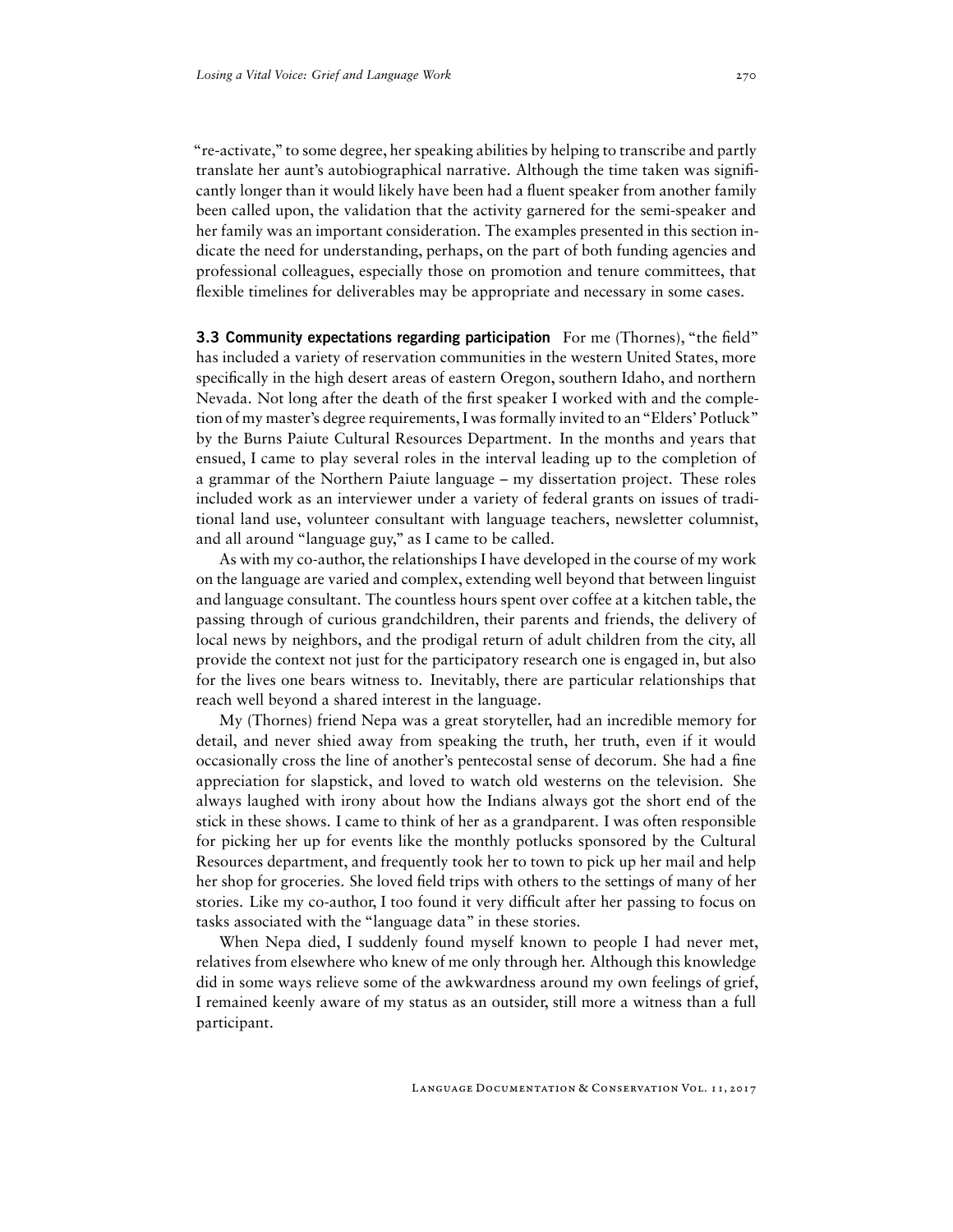It is one feature of our experience that in addition to the feelings associated with deep personal and professional loss, there are also those emotions that accompany the uncertainty of one's place with respect to the "circle of the bereaved," as discussed earlier. This circle most certainly includes the immediate family, however defined, of the person who has died, but also ripples outward to include the wider community, depending upon their role. In the spirit of providing training for those engaging in language work, it is important to recognize that there may be a host of possible roles one may be, directly or indirectly, called upon to play in the context of a death in the community. As with much that has been discussed up to now, there is nothing comprehensive or predictive in what we describe here, much of which intersects with particular community perceptions.

Bowern (2008:164-168) very eloquently describes several aspects of work in endangered language communities that fit properly within the domain of preparing for the field. Many of these have to do with interpersonal perceptions and the outsider linguist's position with respect to the community. Insofar as these issues impact one's response to grief and loss, we include some concrete examples of possible roles one might play in the context of the community's response to the loss of an elder and family member.

I (Thornes) have found myself playing several roles, both official and unofficial, upon the death of an elder. These have included helping with the preparations at the gravesite, both excavation and interment, delivering the eulogy, and even reciting a prayer in the language as well as helping to set up the gathering place for both the funeral and the meal that always follows. My co-author (Sapién) was also prevented from participating in certain ritual aspects surrounding the death of her friend due to her pregnancy and the taboos surrounding it. Taboos surrounding death can of course be very complex and often unspoken and taken for granted. Therefore learning what one can in advance about appropriate participation may help to relieve, at least in part, the extreme awkwardness one may feel in the moment.

New and unexpected roles may also emerge as part of the ongoing relationship with the community long after the ending of one's co-participation in language work there. I (Thornes) have recently been approached by the youngest daughter of the first speaker I worked with to compose text for a memorial plaque "the way Dad would say it." It is of course a great honor, and one for which I am both humbled and gratified, knowing that that work still carries value for the family of the speaker, more than 20 years hence. The larger point raised is that, despite the personal and professional sense of loss, in terms of a "vital voice" in one's life, the continued impact of one's presence in the community can never be underestimated. Maintaining contact, or at least an open channel of communication, with the endangered language community following such a loss may carry with it a new starting point, one that, in its turn, reveals how profoundly one's life has been affected.

4. **Conclusions** As with Behar (1996), we find it necessary to grapple with our own emotional (and professional) vulnerabilities in relation to our friends and collaborators in the field. After all, when we document a language, we are taking on multiple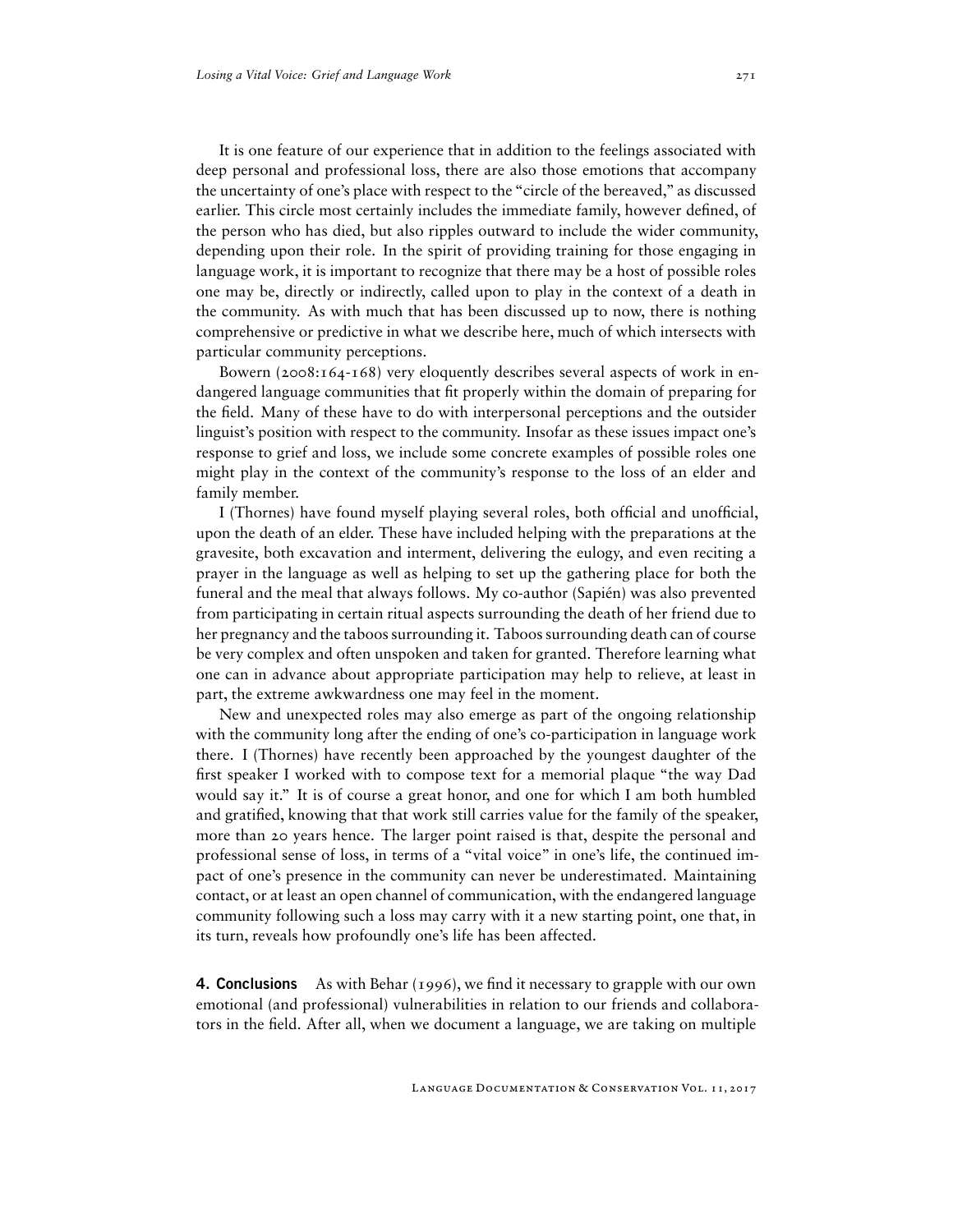roles, including that of folklorist, ethnographer, historian, and, perhaps most to the point, biographer. Our involvement in the lives of those we work with is, or at least can be (if we count ourselves lucky), emotionally rich and profound.

This essay is reflexive at its core, and it leans toward acknowledging that all human endeavor – all science, really – is empirical only insofar as we acknowledge and try to understand the filter of the observer. As stated earlier, the point of this paper is neither to be overly depressing nor discouraging to students taking on the challenging and rewarding work of endangered language documentation. Human resilience applies to the participatory observer as much as it does to the community language worker. Our experiences have helped to shape us in ways we can only partly understand. Our hope is that these experiences, as outlined here, can serve as a foundation upon which a more thorough consideration of methodological issues and preparation through honest and open approaches to training can be constructed.

#### References

- Austin, Peter K. & Julia Sallabank (eds.). 2011. *The Cambridge handbook of endangered languages*. Cambridge: Cambridge University Press.
- Behar, Ruth. 1996. *The vulnerable observer: Anthropology that breaks your heart*. Boston: Beacon Press.
- Bowern, Claire. 2008. *Linguistic fieldwork: A practical guide*. London: Palgrave Macmillan.
- Cameron, Deborah, Elizabeth Frazer, Penelope Harvey, M. B. H. Rampton & Kay Richardson. 1992. *Researching language: Issues of power and method*. London: Routledge.
- Cameron, Deborah, Elizabeth Frazer, Penelope Harvey, M. B. H. Rampton & Kay Richardson. 1997. Ethics, advocacy and empowerment in researching language. In Coupland, Nikolas & Adam Jaworski (eds.), *Sociolinguistics: A reader and coursebook*, 145–162. Hampshire and London: Macmillan Press Ltd.
- Chelliah, Shobhana L. & Willem J. de Reuse. 2011. *Handbook of descriptive linguistic fieldwork*. New York: Springer.
- Czaykowska-Higgins, Ewa. 2009. Research models, community engagement, and linguistic fieldwork: Reflections on working within Canadian indigenous communities. *Language Documentation & Conservation* 3(1). 15–50. [http://hdl.han](http://hdl.handle.net/10125/4423)[dle.net/10125/4423.](http://hdl.handle.net/10125/4423)
- Dobrin, Lise M. 2006. Saying goodbye in the field. *Linguistic Discovery* 4(1).
- Dobrin, Lise M. & Josh Berson. 2011. Speakers and language documentation. In Austin, Peter K. & Julia Sallabank (eds.), *The Cambridge handbook of endangered languages*, 187–211. Cambridge: Cambridge University Press.
- Evans, Nicholas. 2001. The last speaker is dead long live the last speaker! In Newman, Paul & Martha Ratliff (eds.), *Linguistic fieldwork*, 250–281. Cambridge: Cambridge University Press.
- Florey, Margaret. 2004. Countering Purism: Confronting the emergence of new varieties in a training programme for community language workers. In Austin, Peter K.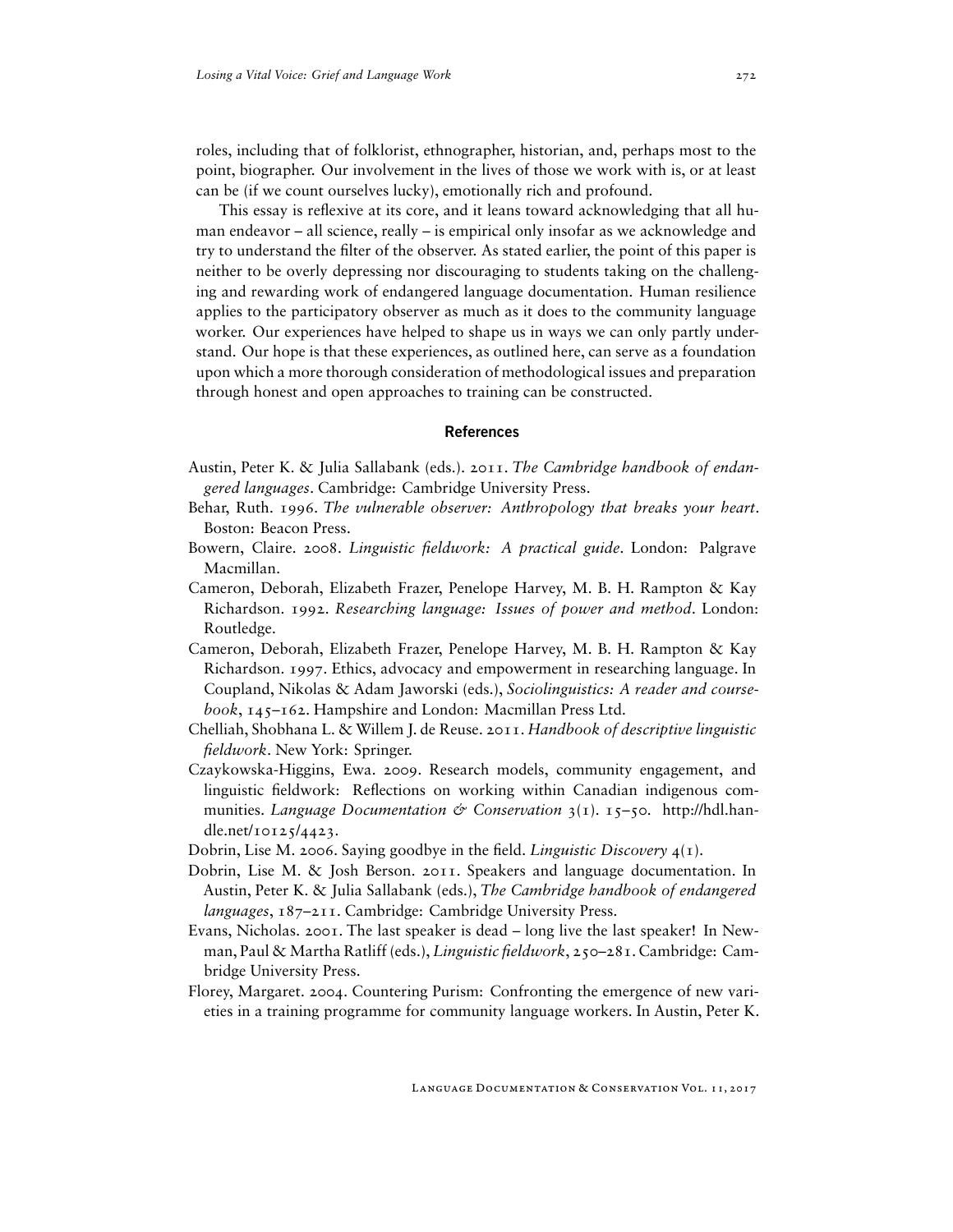(ed.), *Language Documentation and Description* 2, 9–27. London: Hans Rausing Endangered Languages Project.

- Furbee, N. Louanna & Lori A. Stanley. 2002. A collaborative model for preparing indigenous curators of a heritage language. *International Journal of the Sociology of Language* 2002(154). 113–128.
- Grinevald, Colette. 1998. Language endangerment in South America: A programmatic approach. In Grenoble, Lenore A. & Lindsay J. Whaley. (eds.), *Endangered languages: Language loss and community response*, 124–159. Cambridge: Cambridge University Press.
- Hale, Ken, Michael Krauss, Lucille J.Watahomigie, Akira Y. Yamamoto, Colette Craig, LaVerne Masayesva Jeanne & Nora C. England. 1992. Endangered languages. *Language* 68(1). 1–42.
- Hedican, Edward J. 2006. Understanding emotional experience in fieldwork: Responding to grief in a northern aboriginal village. *International Journal of Qualitative Methods* 5(1). 1–8.
- Henry, Rosita. 2012. Gifts of grief: Performative ethnography and the revelatory potential of emotion. *Qualitative Research* 12(5). 528–539.
- Leonard, Wesley Y. & Erin Haynes. 2010. Making "collaboration" collaborative: An examination of perspectives that frame linguistic field research. *Language Documentation & Conservation* 4. 268–293. [http://hdl.handle.net/10125/5077.](http://hdl.handle.net/10125/5077)
- Macaulay, Monica. 2004. Training linguistics students for the realities of fieldwork. *Anthropological Linguistics* 46(2). 194–209.
- Macaulay, Monica. 2012. Training linguistics students for the realities of fieldwork. In Thieberger, Nicholas (ed.), *The Oxford handbook of linguistic fieldwork*, 397–411. Oxford: Oxford University Press.
- Penfield, Susan D., Angelina Serratos, Benjamin V. Tucker, Amelia Flores, Gilford Harper, Johnny Hill, Jr. & Nora Vasquez. 2008. Community collaborations: Best practices for North American indigenous language documentation. *International Journal of the Sociology of Language* 2008(191). 187–202.
- Resource Network for Linguistic Diversity (RNLD). n.d. Fieldwork and Wellbeing Manual. [http://www.rnld.org/CRLDmanual.](http://www.rnld.org/CRLDmanual)
- Rice, Keren. 2006. Ethical issues in linguistic fieldwork: An overview. *Journal of Academic Ethics* 4(1-4). 123-155.
- Rice, Keren. 2010. The linguist's responsibilities to the community of speakers: Community-based research. In Grenoble, Lenore A. & N. Louanna Furbee (eds.), *Language documentation: Practice and values*, 25–36. Amsterdam: John Benjamins.
- Rosaldo, Renato. 1993. Introduction: Grief and a headhunter's rage. In Rosaldo, Renato, *Culture and truth: The remaking of social analysis*, 1–21. Boston: Beacon Press.
- Stebbins, Tonya. 2003. *Fighting language endangerment: Community directed research on Sm'algyax (Coast Tsimshian)*. Kyoto: Nakanishi Printing Co., Ltd.